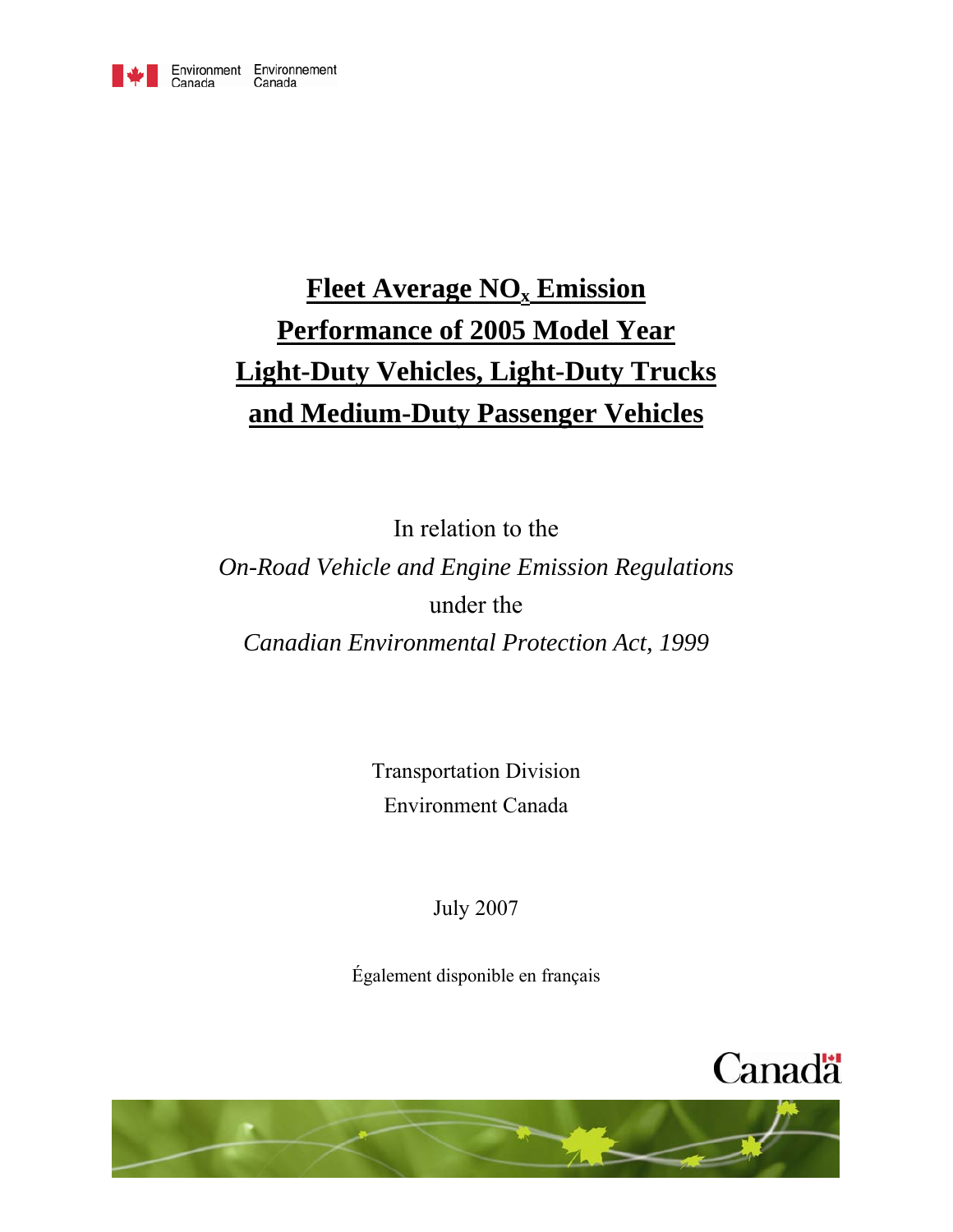# **Disclaimer**

This document provides a summary report only. It does not in any way supersede or modify the requirements of the *Canadian Environmental Protection Act, 1999* or the *On-Road Vehicle and Engine Emission Regulations,* made under that Act. In the event of an inconsistency between this document and the Act and/or the Regulations, the Act and the Regulations prevail.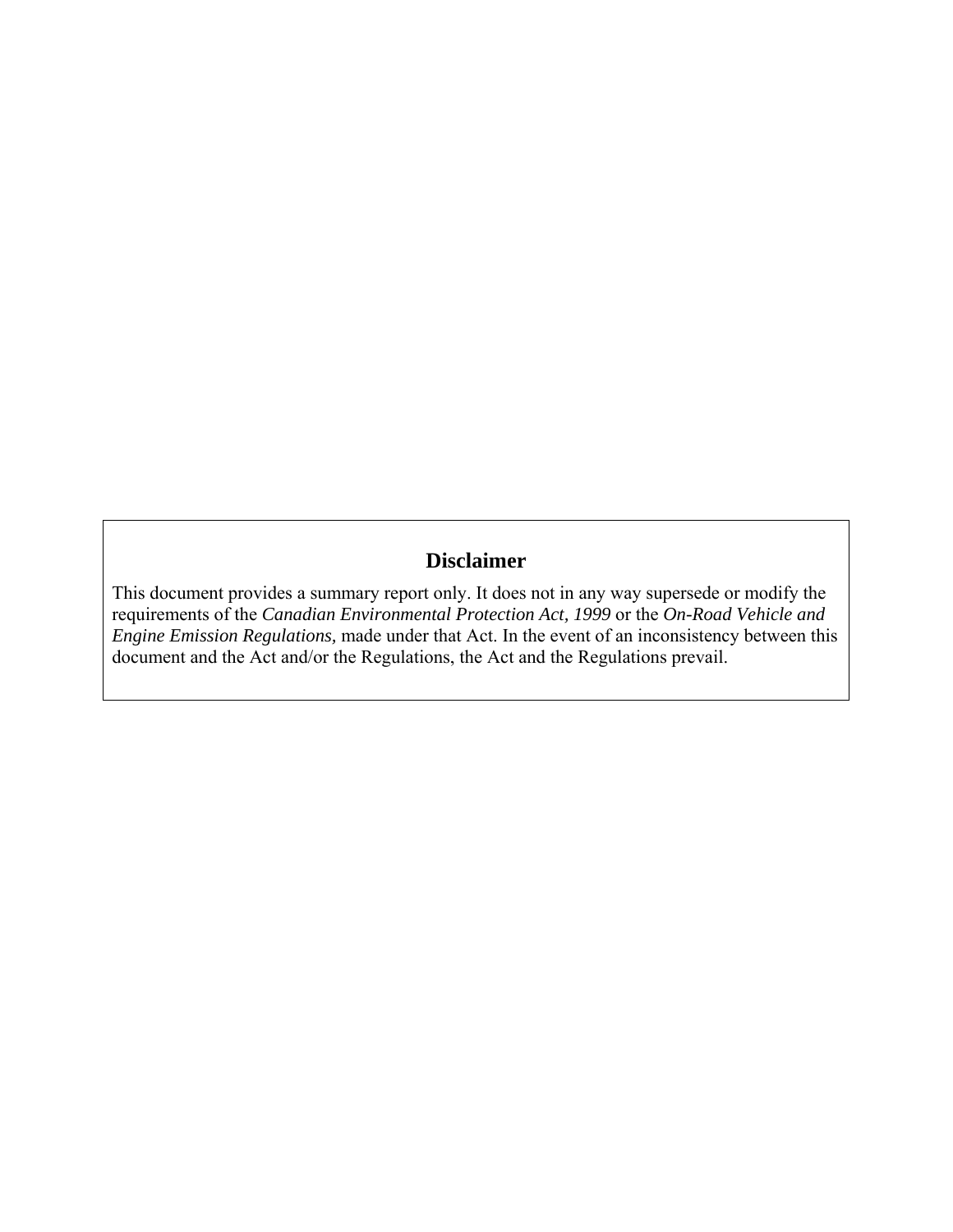# **Table of Contents**

| 1              |                                                                                               |                |
|----------------|-----------------------------------------------------------------------------------------------|----------------|
| 2              | Introduction<br><u> 1989 - Johann Barbara, martxa alemaniar a</u>                             |                |
| 3              |                                                                                               |                |
| 3.1            |                                                                                               | $\overline{2}$ |
| 3.2            |                                                                                               |                |
| 3.3            |                                                                                               |                |
| 3.4            |                                                                                               |                |
| 3.5            | Emission Credits/Deficits                                                                     | 6              |
| 3.6            |                                                                                               |                |
| $\overline{4}$ | Summary of Company Fleet Average $NOx$ Emission Performance for the 2005<br>Model Year        | 7              |
| 4.1            |                                                                                               | $\overline{7}$ |
| 4.2            |                                                                                               |                |
| 4.3            | Emission Credits/Deficits for the 2005 Model Year________________________________11           |                |
| 4.4            | End of Model Year Balance of Emission Credits/Deficits __________________________12           |                |
| 5 <sup>1</sup> | $NOx$ Emission Performance of the Canadian Fleet for the 2005 Model Year ________________13   |                |
| 5.1            |                                                                                               |                |
| 5.2            | Distribution of Bins and Fleet Average NO <sub>x</sub> Values _____________________________14 |                |
| 6              |                                                                                               |                |
| 6.1            | Distribution of Bins<br>15                                                                    |                |
| 6.2            |                                                                                               |                |
| $7\degree$     | Conclusions                                                                                   | 17             |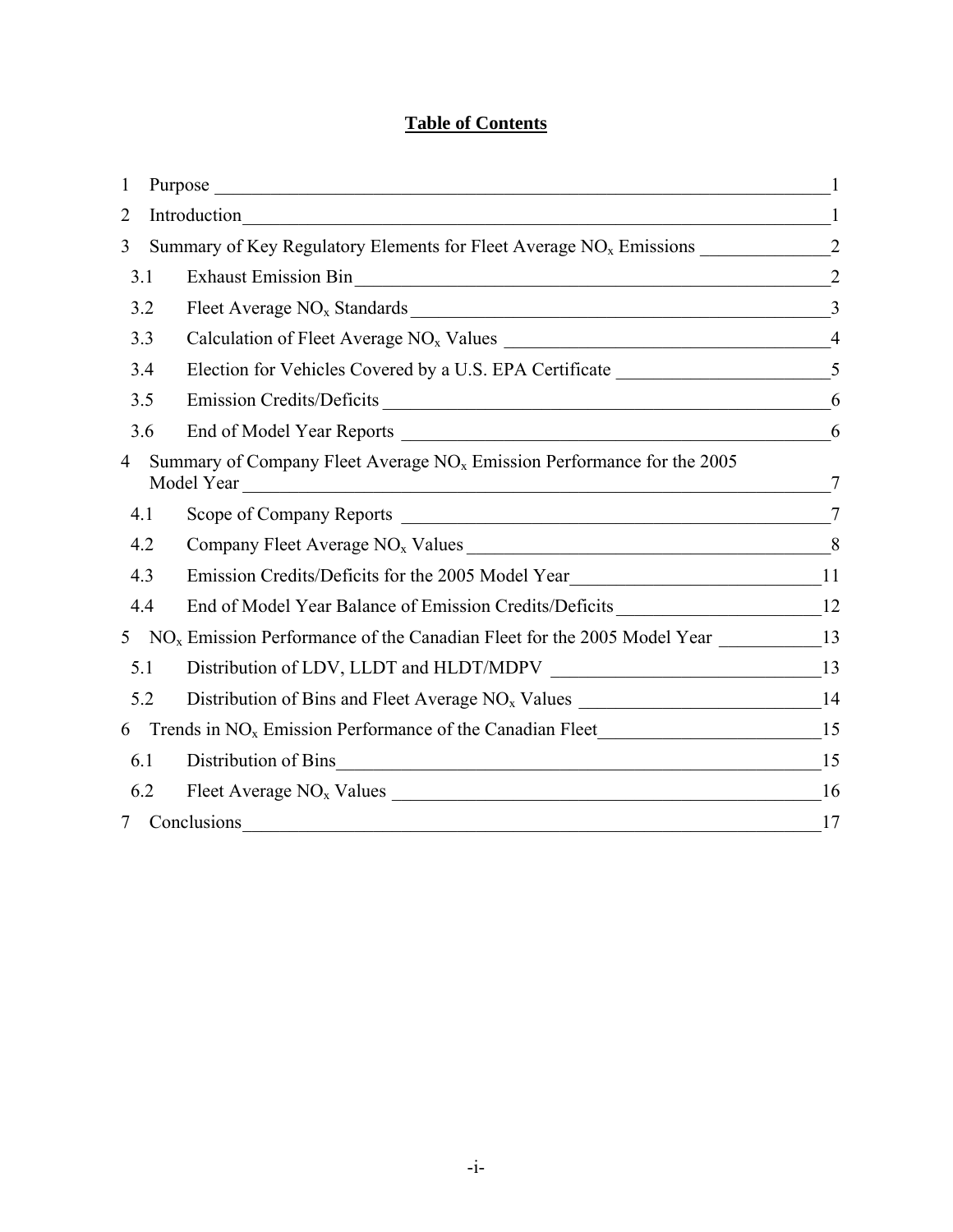# **List of Tables**

| Table 1: LDV, LLDT, HLDT and MDPV Full Useful Life Exhaust Emission Standards | 2              |
|-------------------------------------------------------------------------------|----------------|
| Table 2: Fleet Average $NOx$ Standards                                        | 3              |
| Table 3: Scope of Company Reports                                             | $\tau$         |
| Table 4: Summary of Company Average $NOx$ Values for the LDV/LLDT Fleet       | 8 <sup>8</sup> |
| Table 5: Summary of Company Average $NOx$ Values for the HLDT/MDPV Fleet      | $\overline{9}$ |
| Table 6: Emission Credits/Deficits for the 2005 Model Year                    | 11             |
| Table 7: End of Model Year Emission Credits/Deficits Balance                  | 12             |
| Table 8: Distribution of Canadian Fleet                                       | 13             |
| Table 9: Distribution of Vehicles by $NO_x$ Standard (Bin)                    | 14             |

# **List of Figures**

| Figure 1: Distribution of LDV/LLDT by $NO_x$ Standard (Bin)  |     |
|--------------------------------------------------------------|-----|
| Figure 2: Distribution of HLDT/MDPV by $NO_x$ Standard (Bin) | 15. |
| Figure 3: Fleet Average $NOx$ Values and Standards           | 16  |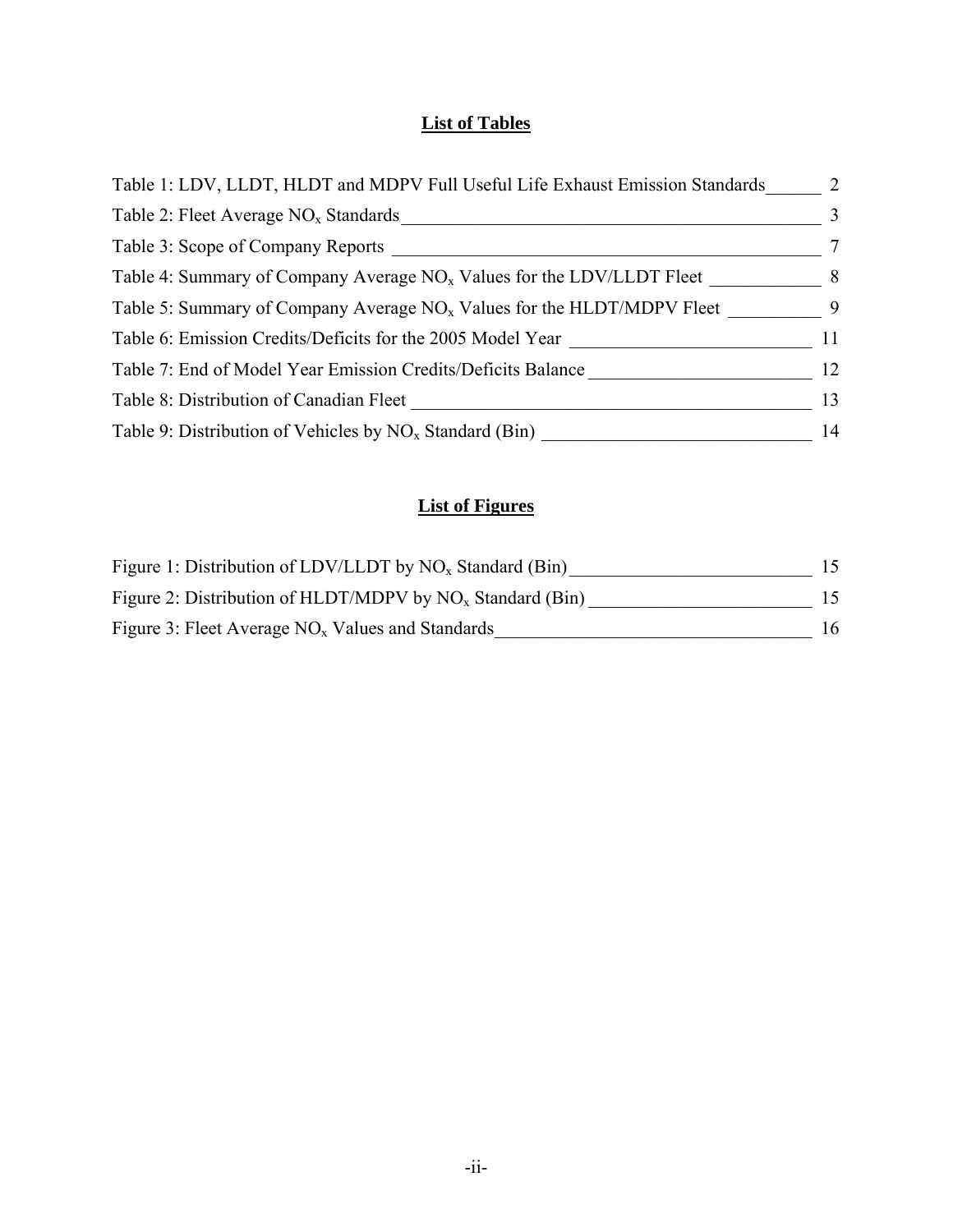## **1 Purpose**

The purpose of this report is to:

- 1. summarize the regulatory requirements related to  $NO<sub>x</sub>$  fleet averaging for light-duty vehicles, light-duty trucks and medium-duty passenger vehicles under the *On-Road Vehicle and Engine Emission Regulations*;
- 2. summarize the fleet average  $NO<sub>x</sub>$  emission performance of individual companies and the overall Canadian fleet for the 2005 model year based on data submitted by companies in their end of model year reports; and,
- 3. evaluate the effectiveness of the Canadian fleet average  $NO<sub>x</sub>$  emission program in achieving the environmental performance objectives.

## **2 Introduction**

1

On January 1, 2004, the *On-Road Vehicle and Engine Emission Regulations* (hereafter referred to as the "Regulations") came into effect under the *Canadian Environmental Protection Act, 1999* (CEPA 1999). These Regulations introduced more stringent national emission standards for on-road vehicles and engines. The Regulations align Canada's emission standards for light-duty vehicles, light-duty trucks, medium-duty passenger vehicles, heavy-duty vehicles, heavy-duty engines and motorcycles with those of the U.S. Environmental Protection Agency (EPA).

The Regulations require that new light-duty vehicles  $(LDV)$ , light light-duty trucks  $(LLDT)$ ,  $2$ heavy light-duty trucks (HLDT)<sup>3</sup> and medium-duty passenger vehicles (MDPV),<sup>4</sup> manufactured or imported for sale in Canada, conform to the emission standards associated with one of eleven available "bins" generally known as "Tier 2" bins (1 to 11). Each bin is defined by a specific set of maximum limits for exhaust emissions of oxides of nitrogen  $(NO_x)$ , non-methane organic gases (NMOG), carbon monoxide (CO), formaldehyde (HCHO) and particulate matter (PM), when measured in accordance with the applicable test procedures. A company's choice of bin to which individual vehicle models are certified in a given model year is limited by the obligation to comply with the fleet average  $NO<sub>x</sub>$  standards associated with that model year. The emission bins, fleet average  $NO<sub>x</sub>$  standards, timing of phase-ins and methods of calculating fleet average NOx values are aligned with the U.S. Tier 2 emission program. There are differences, however, in the structure of the  $NO<sub>x</sub>$  averaging program in Canada, which is designed to recognize vehicles that are sold concurrently in Canada and the U.S. The regulatory requirements are structured to deliver fleet average emissions comparable to those of the U.S., while minimizing

 $1$  Light-duty vehicles generally consist of passenger cars.

 $2$  Light light-duty trucks generally consist of vans, sport utility vehicles and pick-up trucks having a gross vehicle weight rating (GVWR) of 2 722 kg (6 000 pounds) or less.

 $^3$  Heavy light-duty trucks generally comprise vans, sport utility vehicles and pick-up trucks having a GVWR of more than 2 722 kg (6 000 pounds) and up to 3 856 kg (8 500 pounds).

 $<sup>4</sup>$  Medium-duty passenger vehicles generally consist of heavier passenger-type vehicles, such as vans</sup> and sport utility vehicles having a GVWR greater than 3 856 kg (8 500 pounds) and less than 4 536 kg (10 000 pounds).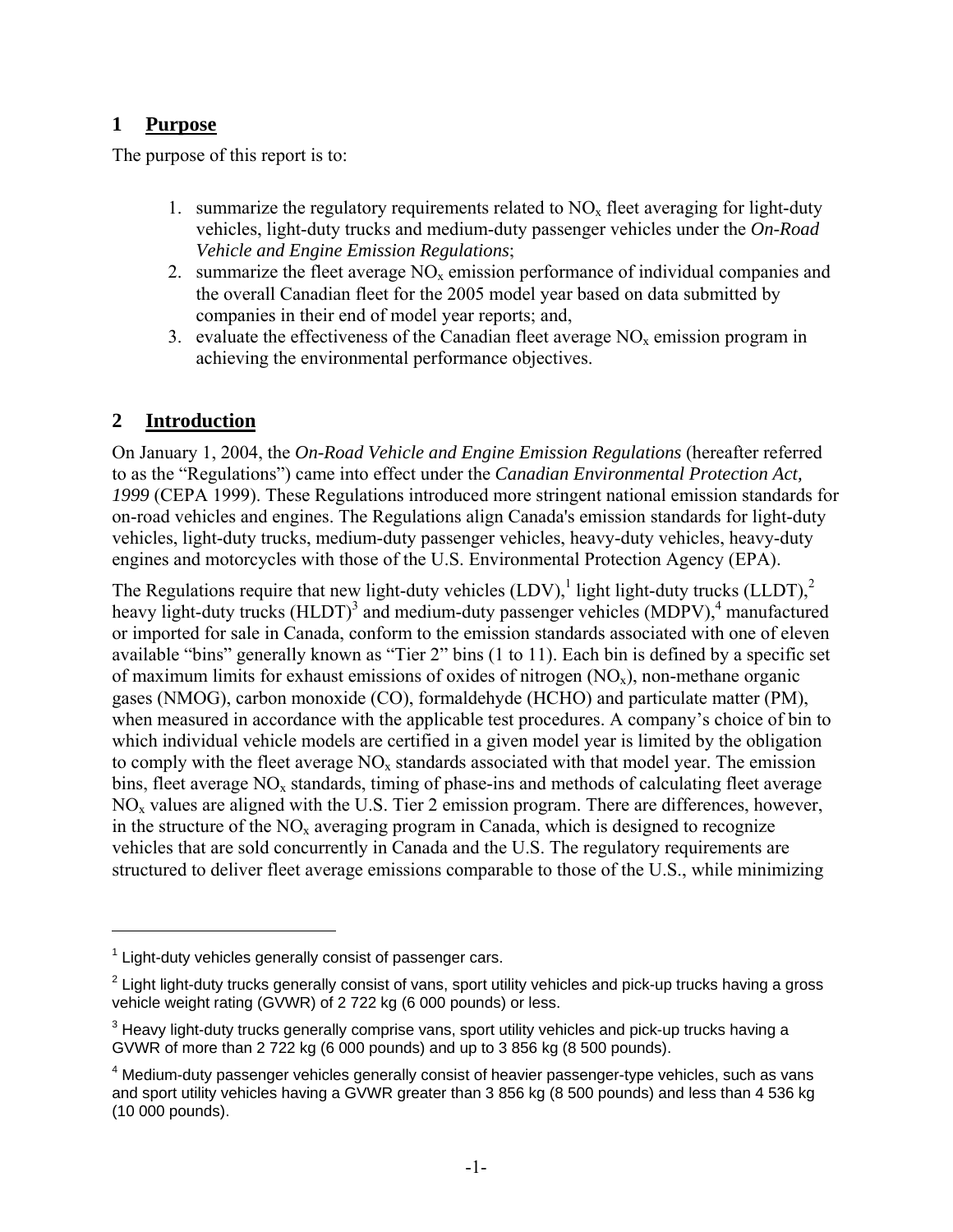the regulatory burden on companies and enabling the marketing of vehicles in Canada independently from the U.S.

The Regulations require that companies submit a report to the Minister of the Environment at the end of each model year containing specific information on the company's fleets and fleet average  $NO<sub>x</sub>$  emission performance for the model year.

# **3** Summary of Key Regulatory Elements for Fleet Average NO<sub>x</sub> Emissions

## 3.1 Exhaust Emission Bin

The Regulations include, amongst other requirements, technical standards establishing maximum limits on vehicle exhaust emissions. These technical standards correspond to those of the EPA through incorporation by reference to the U.S. Code of Federal Regulations (CFR), to ensure that the specified standards are identical in both countries.

Vehicles are required to comply with emission standards specified for a defined "full useful life". A full useful life is specified in years and as accumulated mileage, whichever comes first, and varies depending on the class or subclass of a vehicle. The full useful life for light-duty vehicles (LDV) and light light-duty trucks (LLDT) is 10 years or 192 000 km (120 000 miles). The full useful life for heavy light-duty trucks (HLDT) and medium-duty passenger vehicles (MDPV) is established at 11 years or 192 000 km (120 000 miles).

Companies certify every vehicle to one of eleven bins, each of which contains standards for oxides of nitrogen  $(NO_x)$ , non-methane organic gases  $(NMOG)$ , carbon monoxide  $(CO)$ , formaldehyde (HCHO) and particulate matter (PM), as presented in Table 1.

| <b>Bin</b><br><b>Number</b> | NO <sub>x</sub> | <b>NMOG</b> | $\bf CO$ | Formaldehyde | PM   |  |
|-----------------------------|-----------------|-------------|----------|--------------|------|--|
| 11                          | 0.9             | 0.28        | 7.3      | 0.032        | 0.12 |  |
| 10                          | 0.6             | 0.156/0.230 | 4.2/6.4  | 0.018/0.027  | 0.08 |  |
| 9                           | 0.3             | 0.090/0.180 | 4.2      | 0.018        | 0.06 |  |
| $\bf{8}$                    | 0.20            | 0.125/0.156 | 4.2      | 0.018        | 0.02 |  |
| 7                           | 0.15            | 0.09        | 4.2      | 0.018        | 0.02 |  |
| 6                           | 0.10            | 0.09        | 4.2      | 0.018        | 0.01 |  |
| 5                           | 0.07            | 0.09        | 4.2      | 0.018        | 0.01 |  |
| $\overline{\mathbf{4}}$     | 0.04            | 0.07        | 2.1      | 0.011        | 0.01 |  |
| 3                           | 0.03            | 0.055       | 2.1      | 0.011        | 0.01 |  |
| $\overline{2}$              | 0.02            | 0.01        | 2.1      | 0.004        | 0.01 |  |
| 1                           | 0.00            | 0.00        | 0.0      | 0.000        | 0.00 |  |

| Table 1: LDV, LLDT, HLDT and MDPV Full Useful Life Exhaust Emission Standards |
|-------------------------------------------------------------------------------|
| (grams/mile)                                                                  |

*Note: The equivalent limits in units of grams/km are obtained by multiplying the grams/mile value by 0.621.*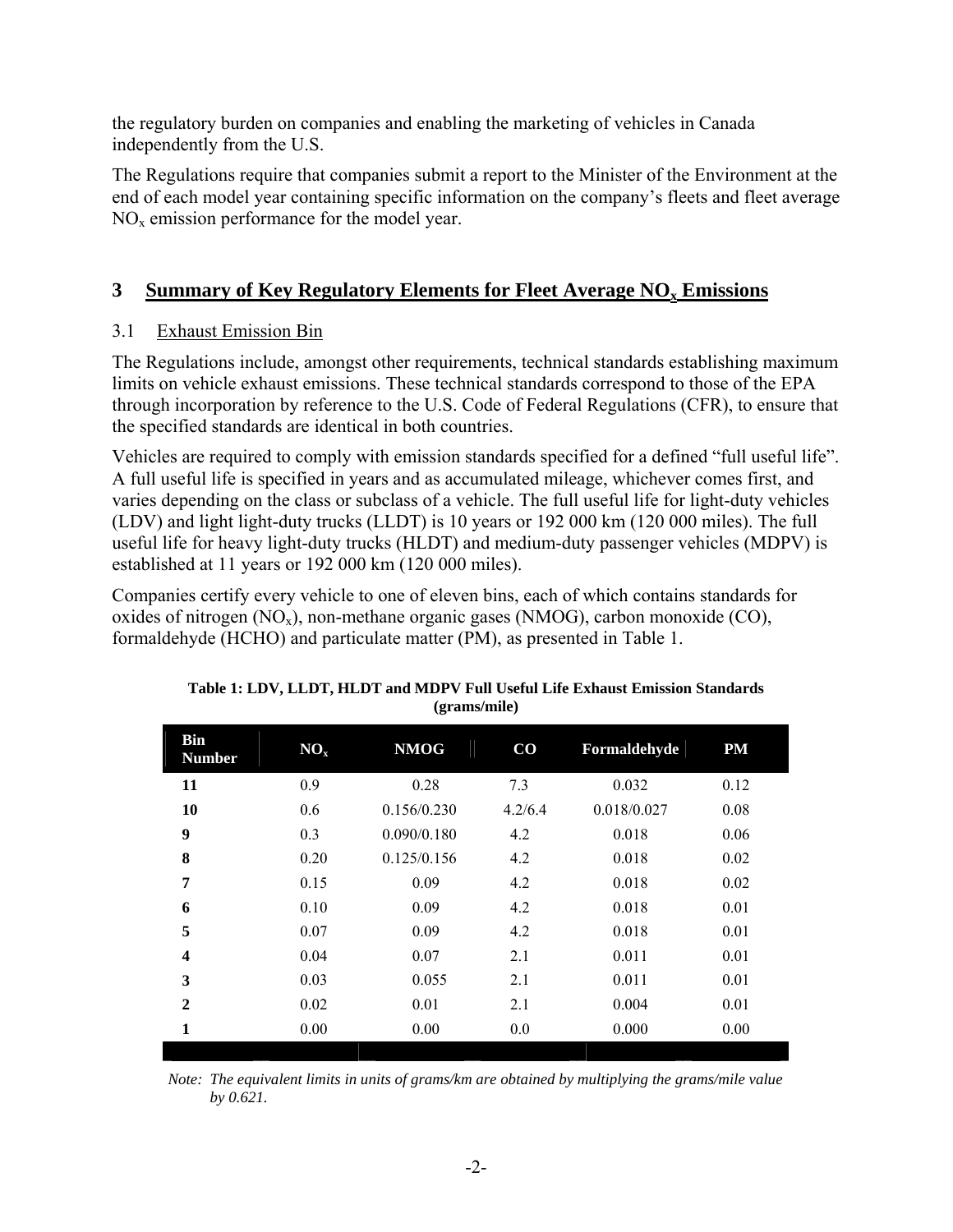Bins 9 and 10 are only available for the 2004 to 2006 model years for light-duty vehicles and light light-duty trucks, and up to and including the 2008 model year for heavy light-duty trucks and medium-duty passenger vehicles. Bins 8 through 10 contain additional temporary, less stringent standards for certain pollutants and for certain vehicles. Bin 11 is only for medium-duty passenger vehicles and is available up to and including the 2008 model year. Beginning in the 2009 model year, applicable standards are limited to bins 1 to 8 for all light-duty vehicles, lightduty trucks and medium-duty passenger vehicles.

### 3.2 Fleet Average  $NO<sub>x</sub>$  Standards

 $\overline{a}$ 

The Regulations establish fleet average  $NO<sub>x</sub>$  standards for the 2004 and later model years. Each new light-duty vehicle, light-duty truck and medium-duty passenger vehicle is required to be certified to one of the bins presented in Table 1, for which there are specific emission standards for  $NO<sub>x</sub>$  and other pollutants. Based on the number of vehicles in each bin, a company calculates a fleet average  $NO<sub>x</sub>$  value for each model year.

Table 2 presents the fleet average  $NO_x$  standards for a company's fleet<sup>5</sup> of light-duty vehicles and light light-duty trucks and its fleet of heavy light-duty trucks and medium-duty passenger vehicles.

| <b>Model Year</b> | <b>LDV/LLDT</b> | <b>HLDT/MDPV</b> |
|-------------------|-----------------|------------------|
| 2004              | 0.25            | 0.53             |
| 2005              | 0.19            | 0.43             |
| 2006              | 0.13            | 0.33             |
| 2007              | 0.07            | 0.20             |
| 2008              | 0.07            | 0.14             |
| 2009              | 0.07            | 0.07             |
|                   |                 |                  |

#### Table 2: Fleet Average NO<sub>x</sub> Standards **(grams/mile)**

*Note: A company's combined fleet of LDV, LLDT, HLDT and MDPV of the 2009 and later model years will be subject to a single fleet average NOx standard of 0.07 grams/mile.*

The Canadian fleet average  $NO<sub>x</sub>$  standards for the phase-in period represent an approach that is equivalent to the corresponding U.S. Tier 2 program. For example, in the 2004 model year, the U.S. rules require that a minimum of 25% of a company's fleet of light-duty vehicles and light light-duty trucks meet a fleet average  $NO<sub>x</sub>$  standard of 0.07 grams/mile, and the remaining 75%

<sup>&</sup>lt;sup>5</sup> "Fleet" refers only to vehicles of a specific model year that a company manufactures in Canada, or imports into Canada, for the purpose of sale of those vehicles to the first retail purchaser.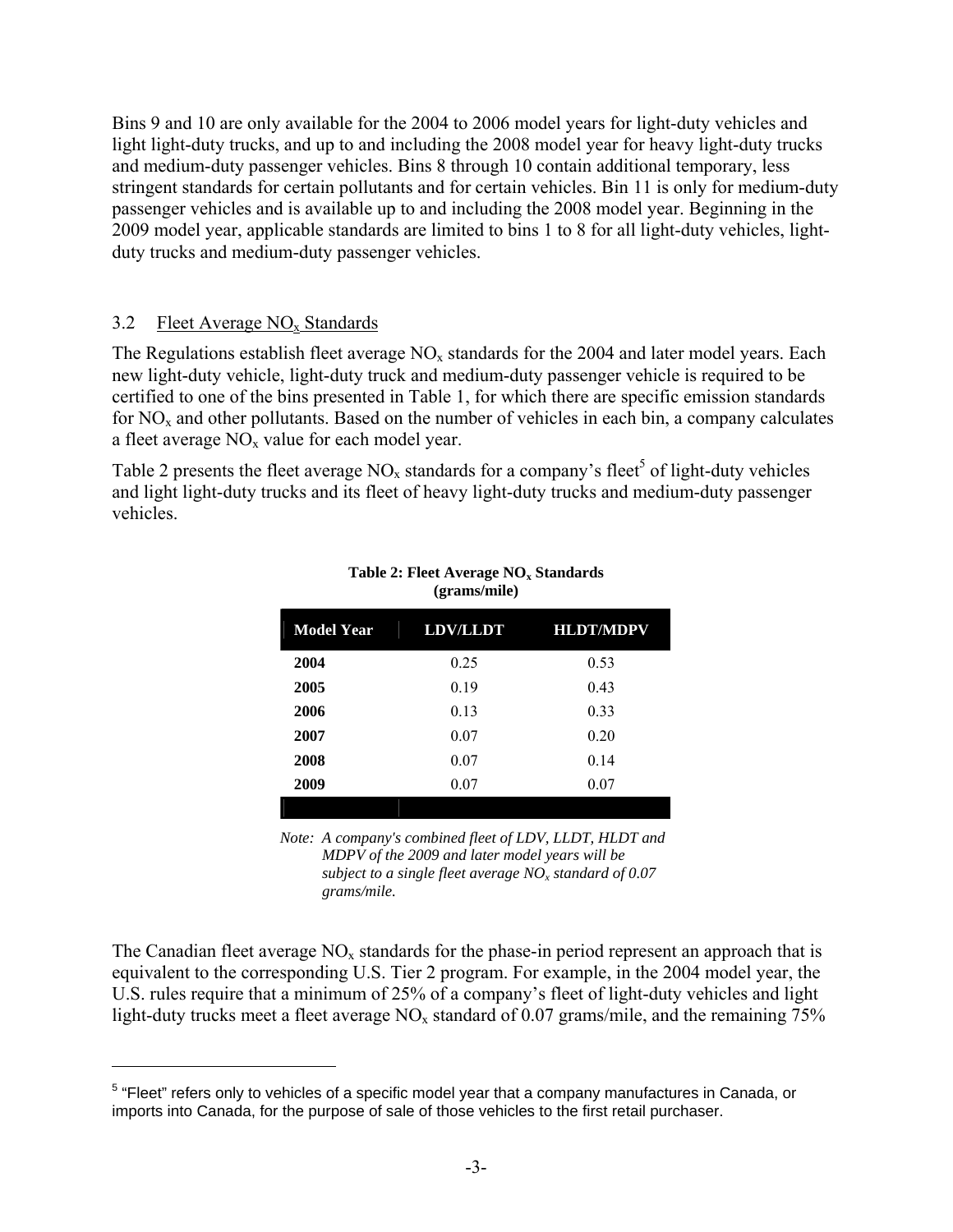is subject to a fleet average  $NO_x$  standard of 0.3 grams/mile. The corresponding Canadian fleet average  $NO<sub>x</sub>$  standard of 0.25 grams/mile applies to a company's entire fleet of light-duty vehicles and light light-duty trucks of the 2004 model year (i.e. effectively represents the weighted average of the U.S. phase-in).

As of 2009, when the fleet average  $NO<sub>x</sub>$  standards are fully phased in, a company's combined fleet of light-duty vehicles, light-duty trucks and medium-duty passenger vehicles will be subject to a single fleet average  $NO_x$  standard of 0.07 grams/mile, corresponding to the  $NO_x$  standard in bin 5.

The fleet average  $NO_x$  standards also serve as the reference point for  $NO_x$  emission credits and deficits. The Regulations provide flexibility for a company to exclude its group of EPA certified vehicles that are sold in both Canada and the U.S. from mandatory compliance with the Canadian fleet average  $NO<sub>x</sub>$  standards. Available elections and credits/deficits are discussed in more detail in sections 3.4 and 3.5 of this document.

### 3.3 Calculation of Fleet Average  $NO<sub>x</sub>$  Values

The fleet average  $NO<sub>x</sub>$  value is calculated in accordance with the following equation:

$$
\frac{\sum A \times B}{C} \tag{1}
$$

Where:

*A* represents the  $NO<sub>x</sub>$  standard for each full useful life emission bin; *B* represents the number of vehicles in the fleet that conform to that  $NO<sub>x</sub>$  standard; and  *C* represents the total number of vehicles in the fleet.

Fleet average  $NO<sub>x</sub>$  values must be rounded to the same number of significant figures that are contained in the total number of vehicles in the fleet in the denominator of equation [1], but to at least three decimal places.

Since fleet average  $NO<sub>x</sub>$  standards are different for the various regulated classes of vehicles for the 2004–2008 model years, for these years, a company must calculate separate fleet average  $NO<sub>x</sub>$  values for:

- its fleet of light-duty vehicles and light light-duty trucks; and
- its fleet of heavy light-duty trucks and medium-duty passenger vehicles.

Starting with the 2009 model year, a company is required to calculate only a single fleet average  $NO<sub>x</sub>$  value for its combined fleet of light-duty vehicles, light-duty trucks and medium-duty passenger vehicles.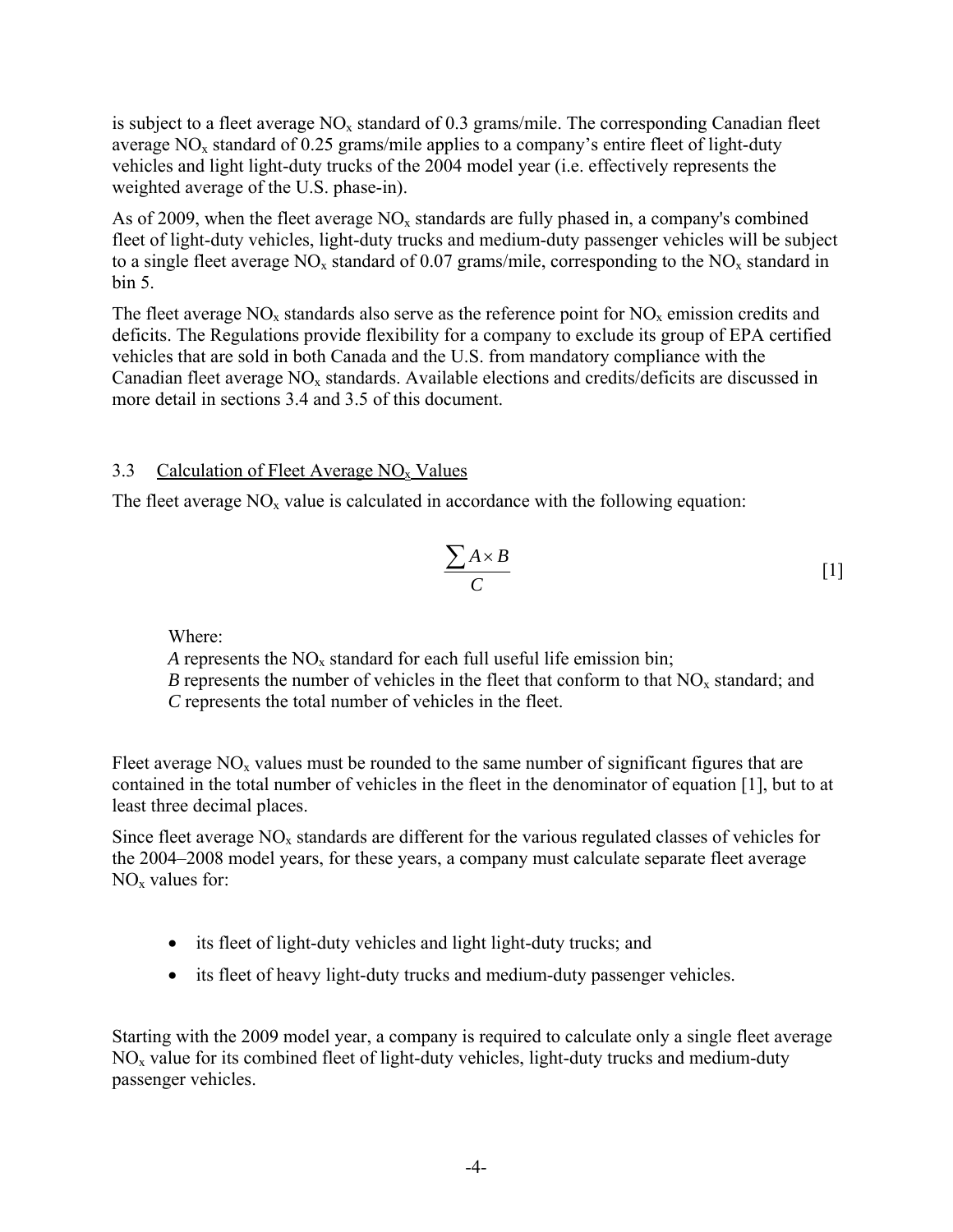## 3.4 Election for Vehicles Covered by a U.S. EPA Certificate

The objective of the fleet averaging provisions is to create a regulatory framework that achieves a Canadian vehicle fleet emission performance comparable to that of the U.S. The vast majority of vehicles sold in Canada are vehicles designed for and marketed in the U.S. as well. In developing the fleet averaging provisions, Environment Canada believes that a U.S. fleet designed to meet the U.S. fleet average standard (i.e. 0.07 grams/mile in 2009) will, when sold concurrently in Canada, yield a similar but not necessarily identical result in Canada. An analysis conducted by Environment Canada<sup>6</sup> indicated that, even under extreme scenarios, the variations between Canadian and U.S. fleet averages are expected to be small. Nonetheless, given the large numbers of on-road vehicles in Canada and because vehicles are important contributors to air pollution, Environment Canada believes that an appropriate regulatory framework is necessary to remove the opportunity for individual companies to systematically sell a significant number of higher emitting vehicles in Canada than would be allowed in the U.S. This was judged to be important to provide assurance that the long-term environmental performance of the Canadian fleet will be comparable to that of the U.S. Environment Canada recognized, however, that the Canadian market is not identical to the U.S. Therefore, the Regulations allow a company to elect to exclude the group of vehicles that are sold concurrently in Canada and in the U.S. from the mandatory fleet average standard. A company that chooses to make the election in a model year is subject to the following restrictions:

- 1. The company cannot include vehicles in the group subject to the election if the total number of vehicles sold in Canada exceeds the total number of vehicles sold in the U.S. under the same certificate of conformity in that model year. This restriction does not apply to vehicles that conform to a full useful life emission bin having a  $NO<sub>x</sub>$ standard equal to or less than the applicable fleet average  $NO<sub>x</sub>$  standard for that model year (i.e., achieve better than average emissions).
- 2. The company must include all eligible vehicles in that group. Thus, a company could not choose to exempt only a portion of its eligible vehicles while allowing others to remain in the portion of their fleet subject to the averaging requirements.
- 3. The company cannot generate any emission credits or transfer any emission credits to another company in the model year that it chooses to exclude vehicles subject to the election if the average  $NO<sub>x</sub>$  value for the group of vehicles subject to the election exceeds the applicable fleet average  $NO<sub>x</sub>$  standard.
- 4. The company forfeits any emission credits it may have obtained in previous model years if the average  $NO<sub>x</sub>$  value for the group of vehicles subject to the election exceeds the applicable fleet average  $NO<sub>x</sub>$  standard.

Environment Canada believes that the various provisions are structured in a manner that will deliver fleet average emissions comparable to the U.S., minimize the regulatory burden on companies and allow companies to market vehicles in Canada independently from the U.S.

 $\overline{a}$ 

<sup>&</sup>lt;sup>6</sup> Scenario Analysis: Fleet Average NO<sub>x</sub> Emissions in Canada. Transportation Systems Branch, Environment Canada, November, 2002.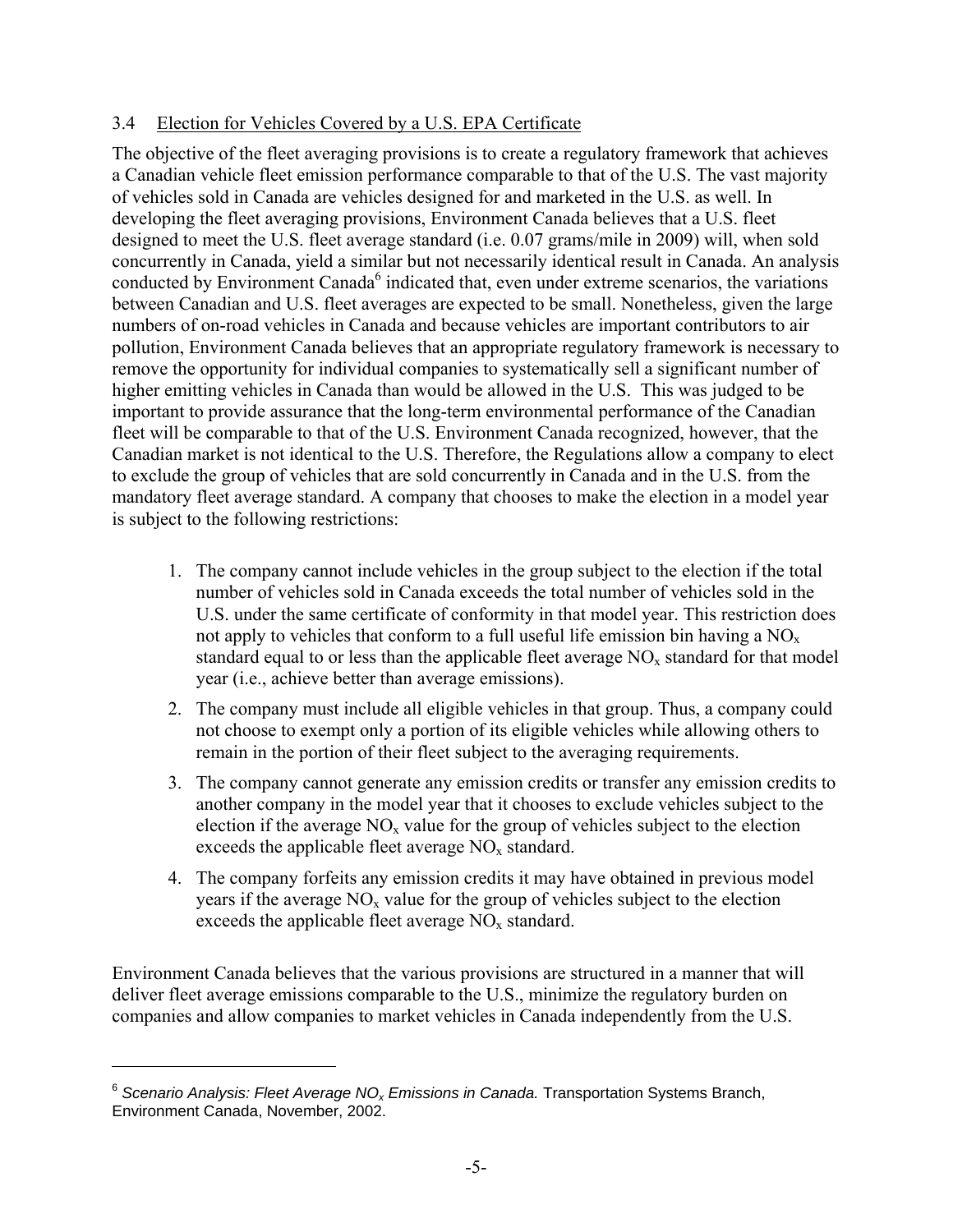#### 3.5 Emission Credits/Deficits

 $NO<sub>x</sub>$  emission credits/deficits are calculated in accordance with the following equation:

$$
(A-B)\times C \tag{2}
$$

Where:

*A* is the fleet average  $NO_x$  standard; *B* is the average  $NO<sub>x</sub>$  value in respect of the fleet; and

*C* is the total number of vehicles in the fleet.

NOx emission credits/deficits are expressed in units of vehicle-grams per mile and must be rounded to the nearest whole number.  $NO_x$  emission credits are obtained when the average  $NO_x$ value in respect of a fleet of a specific model year is lower than the fleet average  $NO<sub>x</sub>$  standard for that model year.  $NO<sub>x</sub>$  emission deficits are incurred in a specific model year when the average  $NO<sub>x</sub>$  value in respect of a fleet of a specific model year is higher than the fleet average  $NO<sub>x</sub>$  standard for that model year.

 $NO<sub>x</sub>$  emission credits for a specific model year are credited on the last day of that model year and may be used to offset any outstanding  $NO<sub>x</sub>$  emission deficit, be carried forward to offset a future deficit or be transferred to another company. A deficit must be offset no later than the third model year following the year in which it is incurred. If any part of a  $NO<sub>x</sub>$  emission deficit for a specific model year is outstanding following the second model year after the model year in which the deficit was incurred, the number of  $NO<sub>x</sub>$  emission credits required to offset that outstanding deficit in the next model year is 120% of the deficit.

### 3.6 End of Model Year Reports

The Regulations require that all companies submit a report to the Minister of the Environment no later than May 1 after the end of the model year. The end of model year report must contain detailed information concerning the company's fleets and/or groups of vehicles, including information related to:

- statements of allowable elections made by the company in complying with the fleet average  $NO<sub>x</sub>$  requirements of the Regulations;
- average  $NO<sub>x</sub>$  value(s) achieved;
- values used in calculating a fleet average  $NO<sub>x</sub>$  value;
- calculation of  $NO<sub>x</sub>$  emission credits and/or deficits;
- balance of credits or deficits;
- credit transfers to or from the company.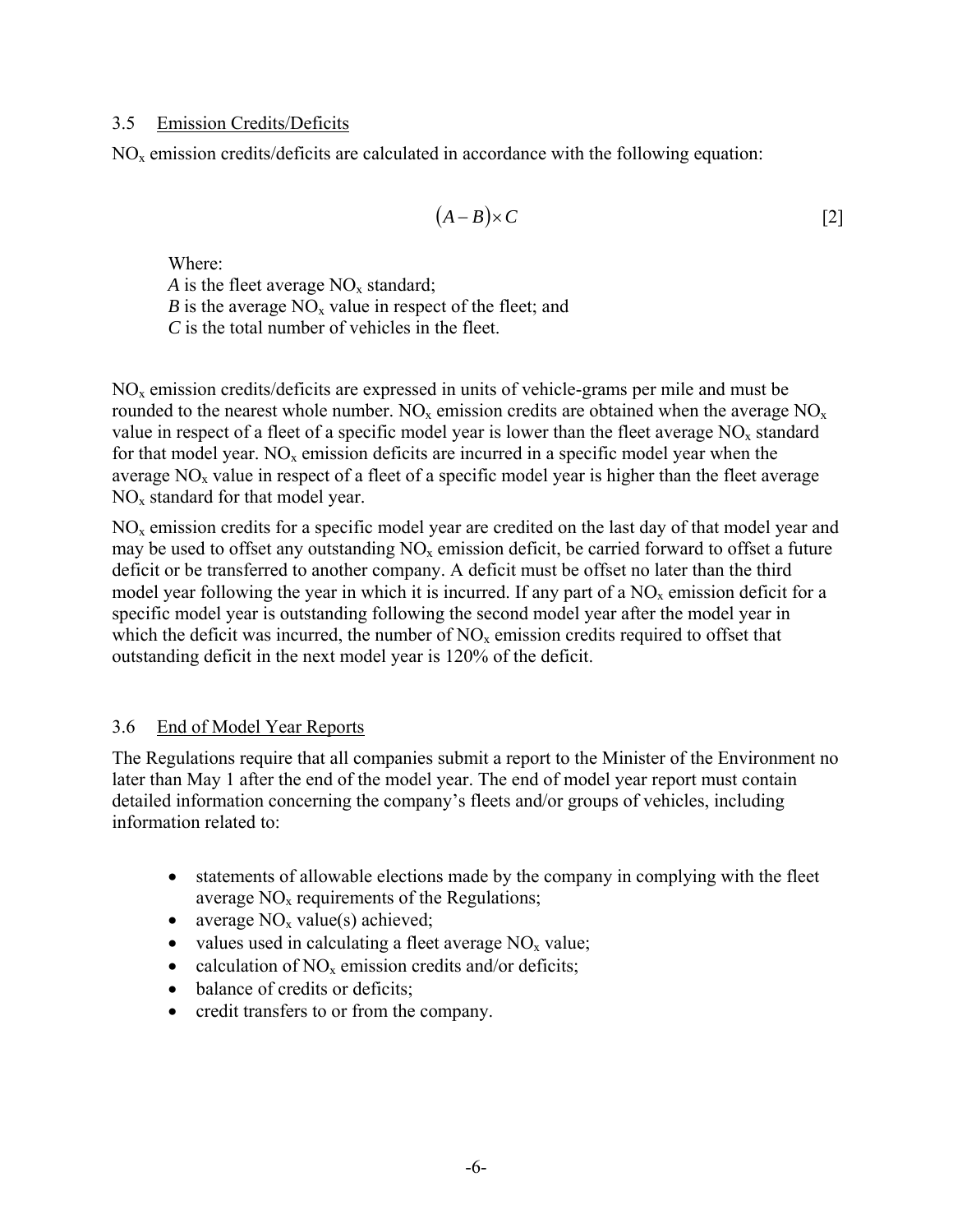## **4 Summary of Company Fleet Average NOx Emission Performance for the 2005 Model Year**

## 4.1 Scope of Company Reports

 $\overline{a}$ 

Table 3 presents a summary of the companies that submitted a fleet average  $NO<sub>x</sub>$  report for the 2005 model year in accordance with the requirements of the Regulations, including the vehicle divisions and the number of test groups<sup>7</sup> covered by the company reports.

| Company                               | <b>Divisions</b>                                                                | <b>Number of</b><br><b>Test Groups</b> |
|---------------------------------------|---------------------------------------------------------------------------------|----------------------------------------|
| BMW Canada Inc.                       | BMW, Mini, Rolls-Royce                                                          | 14                                     |
| Daimler-Chrysler Canada Inc.          | Chrysler, Dodge, Jeep                                                           | 29                                     |
| Ferrari North America, Inc.           | Ferrari                                                                         | $\overline{2}$                         |
| Ford Motor Company of Canada, Limited | Ford, Lincoln, Mercury                                                          | 40                                     |
| General Motors of Canada Limited      | Buick, Cadillac, Chevrolet, Chevy Trucks,<br>GMC, Hummer, Pontiac, Saab, Saturn | 43                                     |
| Honda Canada Inc.                     | Acura, Honda                                                                    | 16                                     |
| Hyundai Auto Canada                   | Hyundai                                                                         | 12                                     |
| Jaguar Canada                         | Jaguar                                                                          | 7                                      |
| Kia Canada Inc.                       | Kia                                                                             | 9                                      |
| Land Rover Canada                     | Land Rover                                                                      | 3                                      |
| Maserati North America, Inc.          | Maserati                                                                        | 1                                      |
| Mazda Canada Inc.                     | Mazda                                                                           | 17                                     |
| Mercedes-Benz Canada Inc.             | Mercedes, Smart                                                                 | 13                                     |
| Mitsubishi Motor Sales of Canada Inc. | Mitsubishi                                                                      | 10                                     |
| Nissan Canada Inc.                    | Infiniti, Nissan                                                                | 17                                     |
| Porsche Cars Canada Ltd.              | Porsche                                                                         | 9                                      |
| Subaru Canada, Inc.                   | Subaru                                                                          | 5                                      |
| Suzuki Canada Inc.                    | Suzuki                                                                          | 5                                      |
| Toyota Canada Inc.                    | Lexus, Toyota                                                                   | 22                                     |
| Volkswagen Canada Inc.                | Audi, Bentley, Lamborghini, Volkswagen                                          | 23                                     |
| Volvo Cars of Canada Ltd.             | Volvo                                                                           | 5                                      |
| <b>Total</b>                          |                                                                                 | 302                                    |

#### **Table 3: Scope of Company Reports**

A total of twenty-one companies submitted reports covering 2005 model year vehicles in 302 test groups.

 $7$  A test group is the basic classification unit for the purpose of demonstrating compliance with exhaust emission standards and comprises light-duty vehicles, light-duty trucks or medium-duty passenger vehicles having similar exhaust emission performances and that share all of the features described in section 1827, subchapter C, part 86 of the CFR.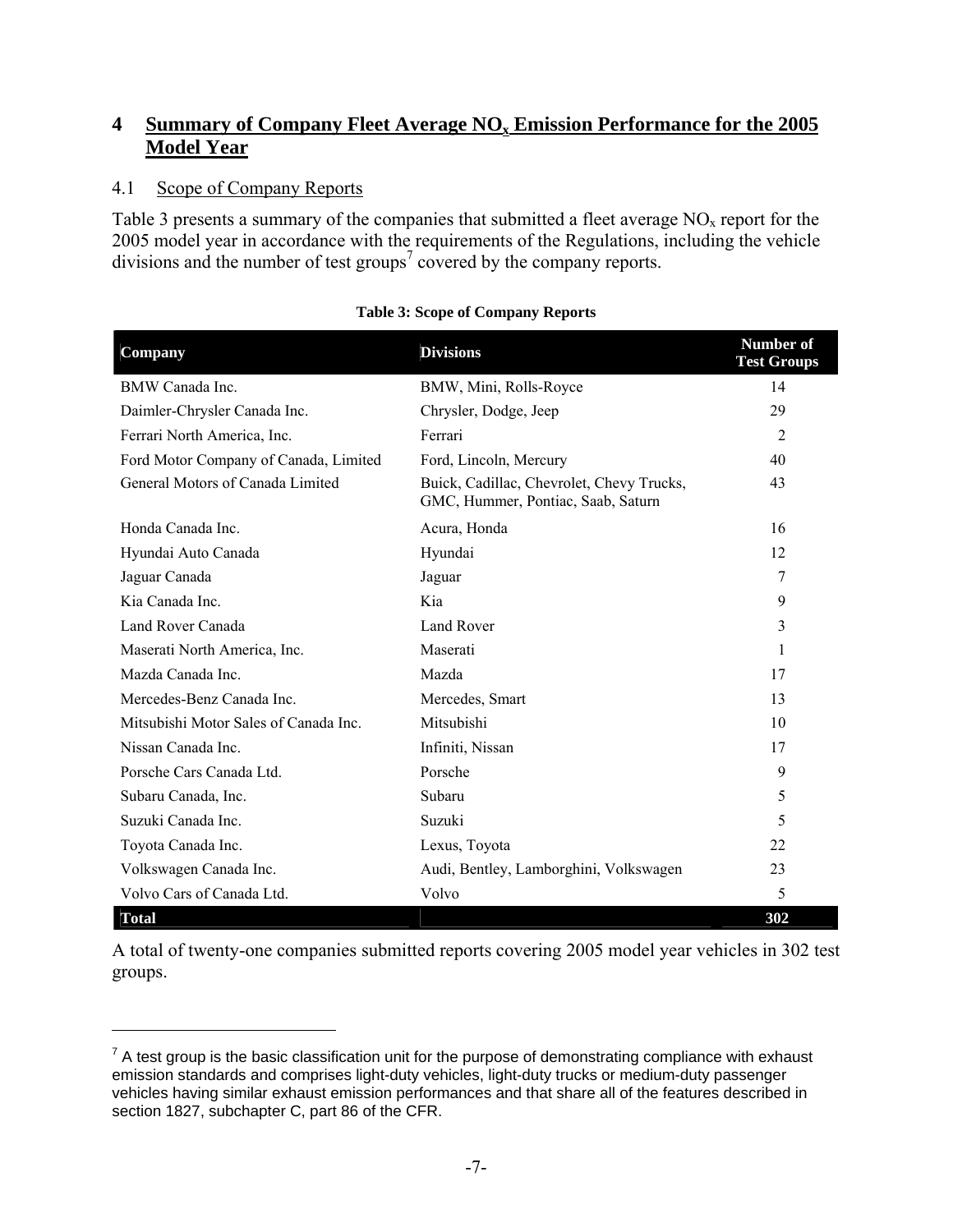#### 4.2 Company Fleet Average  $NO<sub>x</sub>$  Values

Tables 4 and 5 summarize the total number of vehicles and average  $NO<sub>x</sub>$  values for each company's fleets of LDV/LLDT and HLDT/MDPV, respectively.

| Company                               | <b>Total Number</b><br>of Vehicles | Average<br>$NOx$ Value<br>(grams/mile) |
|---------------------------------------|------------------------------------|----------------------------------------|
| BMW Canada Inc.                       | 14 4 33                            | 0.21565                                |
| Daimler-Chrysler Canada Inc.          | 189 285                            | 0.120658                               |
| Ferrari North America, Inc.           | 120                                | 0.112                                  |
| Ford Motor Company of Canada, Limited | 133 052                            | 0.126425                               |
| General Motors of Canada Limited      | 353 914                            | 0.143400                               |
| Honda Canada Inc.                     | 146 028                            | 0.180628                               |
| Hyundai Auto Canada                   | 54 193                             | 0.17681                                |
| Jaguar Canada                         | 1 3 8 7                            | 0.1450                                 |
| Kia Canada Inc.                       | 30 151                             | 0.087445                               |
| Land Rover Canada                     | 280                                | 0.0700                                 |
| Maserati North America, Inc.          | 100                                | 0.300                                  |
| Mazda Canada Inc.                     | 69414                              | 0.10741                                |
| Mercedes-Benz Canada Inc.             | 12 776                             | 0.27455                                |
| Mitsubishi Motor Sales of Canada Inc. | 8 2 3 7                            | 0.1919                                 |
| Nissan Canada Inc.                    | 81486                              | 0.099825                               |
| Porsche Cars Canada Ltd.              | 854                                | 0.196                                  |
| Subaru Canada, Inc.                   | 18 501                             | 0.10269                                |
| Suzuki Canada Inc.                    | 5 8 6 4                            | 0.1834                                 |
| Toyota Canada Inc.                    | 192 711                            | 0.138507                               |
| Volkswagen Canada Inc.                | 24 155                             | 0.38667                                |
| Volvo Cars of Canada Ltd.             | 12 3 8 5                           | 0.084931                               |

#### Table 4: Summary of Company Average NO<sub>x</sub> Values for the LDV/LLDT Fleet **Fleet Average NOx Standard = 0.19 grams/mile Maximum**  $NO_x = 0.6$  **grams/mile (Bin 10)**

*Note: Fleet average NO<sub>x</sub> values are rounded to the same number of significant figures that are contained in the total number of vehicles in the fleet.*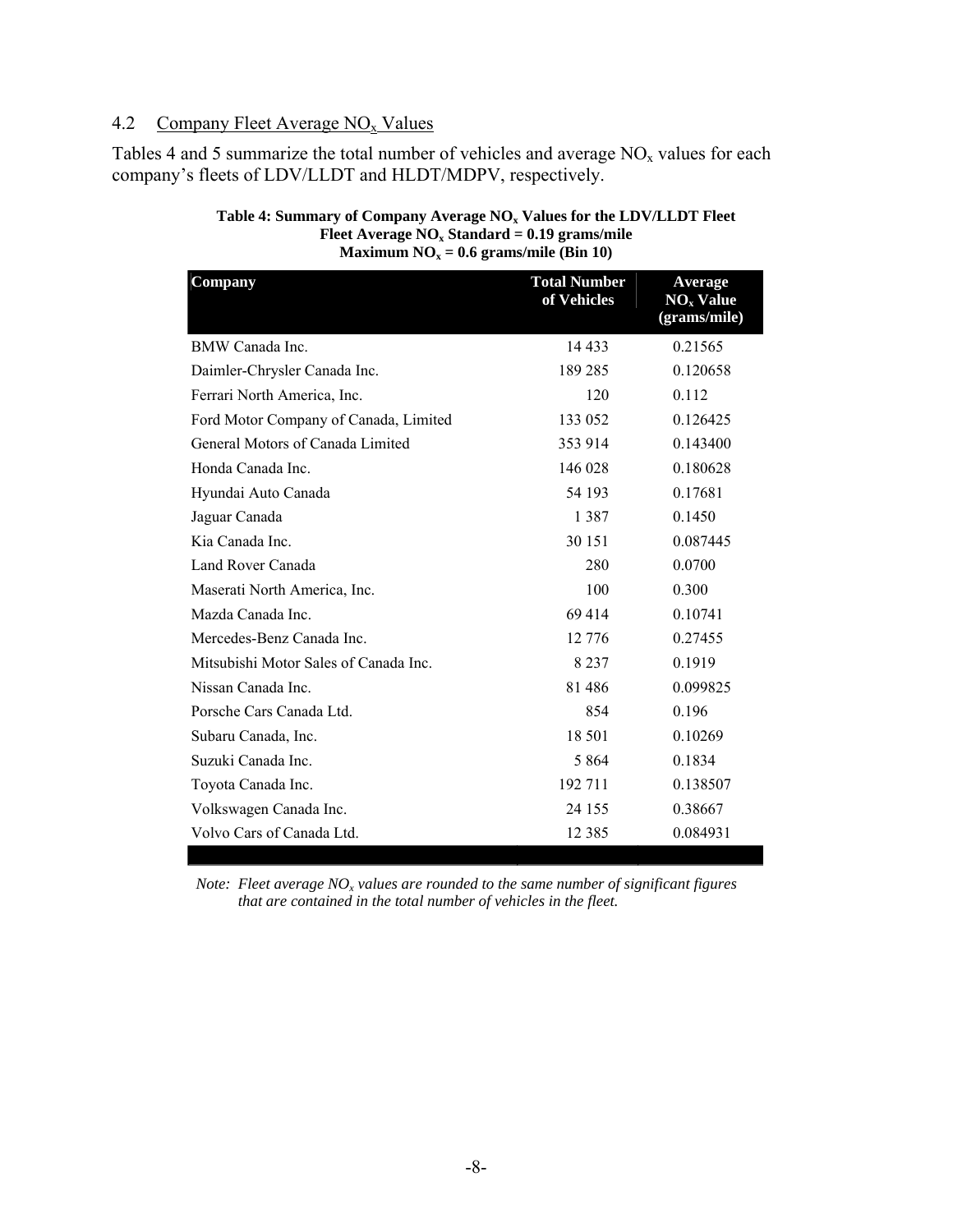| <b>Company</b>                        | <b>Total Number</b><br>of Vehicles | Average<br>$NOx$ Value<br>(grams/mile) |
|---------------------------------------|------------------------------------|----------------------------------------|
| BMW Canada Inc.                       | 2659                               | 0.3926                                 |
| Daimler-Chrysler Canada Inc.          | 44 123                             | 0.34976                                |
| Ford Motor Company of Canada, Limited | 44 212                             | 0.34112                                |
| General Motors of Canada Limited      | 62471                              | 0.33400                                |
| Land Rover Canada                     | 934                                | 0.295                                  |
| Mercedes-Benz Canada Inc.             | 1 2 5 8                            | 0.2665                                 |
| Nissan Canada Inc.                    | 1 7 7 4                            | 0.2104                                 |
| Porsche Cars Canada Ltd.              | 856                                | 0.257                                  |
| Toyota Canada Inc.                    | 5 0 1 2                            | 0.2042                                 |
| Volkswagen Canada Inc.                | 702                                | 0.310                                  |

#### Table 5: Summary of Company Average NO<sub>x</sub> Values for the HLDT/MDPV Fleet Fleet Average NO<sub>x</sub> Standard = 0.43 grams/mile Maximum  $NO<sub>x</sub> = 0.9$  grams/mile (Bin 11)

The company average  $NO<sub>x</sub>$  values ranged from 0.0700 grams/mile to 0.38667 grams/mile for the fleet of LDV/LLDT and 0.2042 grams/mile to 0.3926 grams/mile for the fleet of HLDT/MDPV. The calculated average  $NO<sub>x</sub>$  values for six of the twenty-one companies' LDV/LLDT fleets are above the average  $NO_x$  standard of 0.19 grams/mile. All average  $NO_x$  values reported for the fleet of HLDT/MDPV are below the average  $NO_x$  standard of 0.43 grams/mile. Average  $NO_x$ values above the applicable average  $NO<sub>x</sub>$  standard for a given fleet are generally attributed to one or more of the following reasons:

- 1. Fleet contains a very limited number of vehicles. The EPA exempts "small-volume" manufacturers from the requirements of the fleet average  $NO<sub>x</sub>$  program during the phase-in period. For example, a small-volume manufacturer's fleet of light-duty vehicles and light light-duty trucks is subject to a fleet average  $NO<sub>x</sub>$  standard of 0.3 grams/mile for 2004–2006, and then subject to a fleet average  $NO<sub>x</sub>$  standard of 0.07 grams/mile in 2007. In Canada, there is no such provision. However, a company can elect to exclude EPA certified vehicles that are sold concurrently in both countries from the mandatory fleet average standard in Canada.
- 2. Fleet includes a substantial number of diesel-fuelled vehicles. It is recognized that achieving low  $NO<sub>x</sub>$  levels, particularly pending the availability of low-sulphur diesel in 2006 that will enable the use of sophisticated emission control technologies, represents a greater technical challenge for diesel-fuelled vehicles. Diesel engines, however, typically produce lower emissions of non-methane organic gases (NMOG), carbon monoxide (CO) and carbon dioxide (CO<sub>2</sub>) relative to comparable gasolinefuelled vehicles.
- 3. Average  $NO<sub>x</sub>$  value of only one of the fleets (LDV/LLDT or HLDT/MDPV) is above the average  $NO<sub>x</sub>$  standard. A company can average values from the LDV/LLDT and

*Note: Fleet average NO<sub>x</sub> values are rounded to the same number of significant figures that are contained in the total number of vehicles in the fleet.*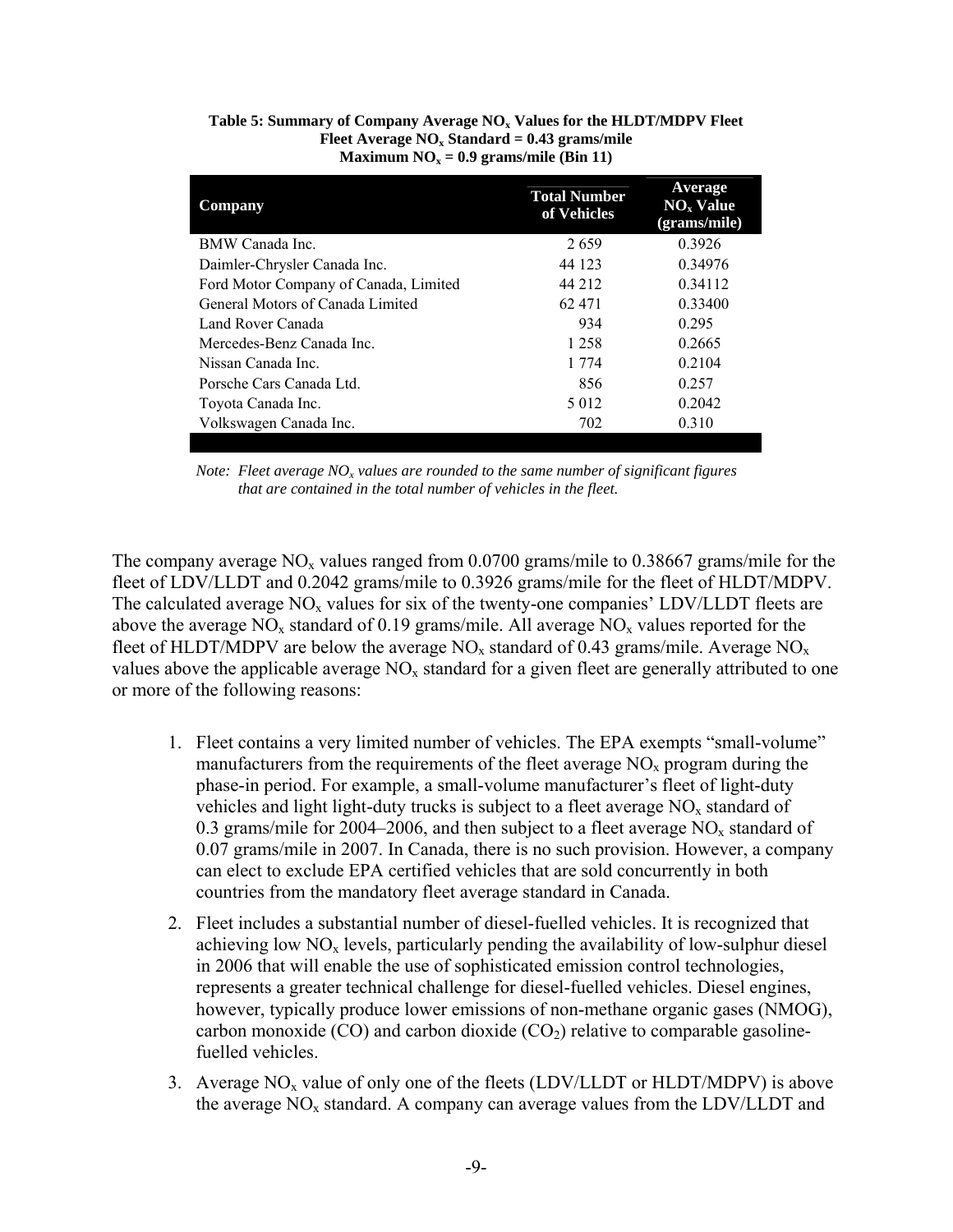HLDT/MDPV fleets to satisfy the requirements of the average  $NO<sub>x</sub>$  emission program in Canada.

4. A company obtained  $NO_x$  emission credits by achieving better than average  $NO_x$ values in previous model years. A company can carry forward  $NO<sub>x</sub>$  emission credits to offset a deficit in a subsequent model year.

Ferrari North America Inc., Maserati North America Inc., Mitsubishi Motor Sales of Canada Inc. and Volkswagen Canada Inc. elected to exclude their group of vehicles sold concurrently in Canada and the U.S. from compliance with the fleet average  $NO<sub>x</sub>$  standard, which effectively applies to their entire fleets of the 2005 model year vehicles. As all of their groups of vehicles satisfy the applicable restrictions and none of the companies reported credits, fleet average  $NO<sub>x</sub>$ values for these companies were reported in this section for information purposes only, but do not generate emission credits/deficits in Section 4.3 of this document.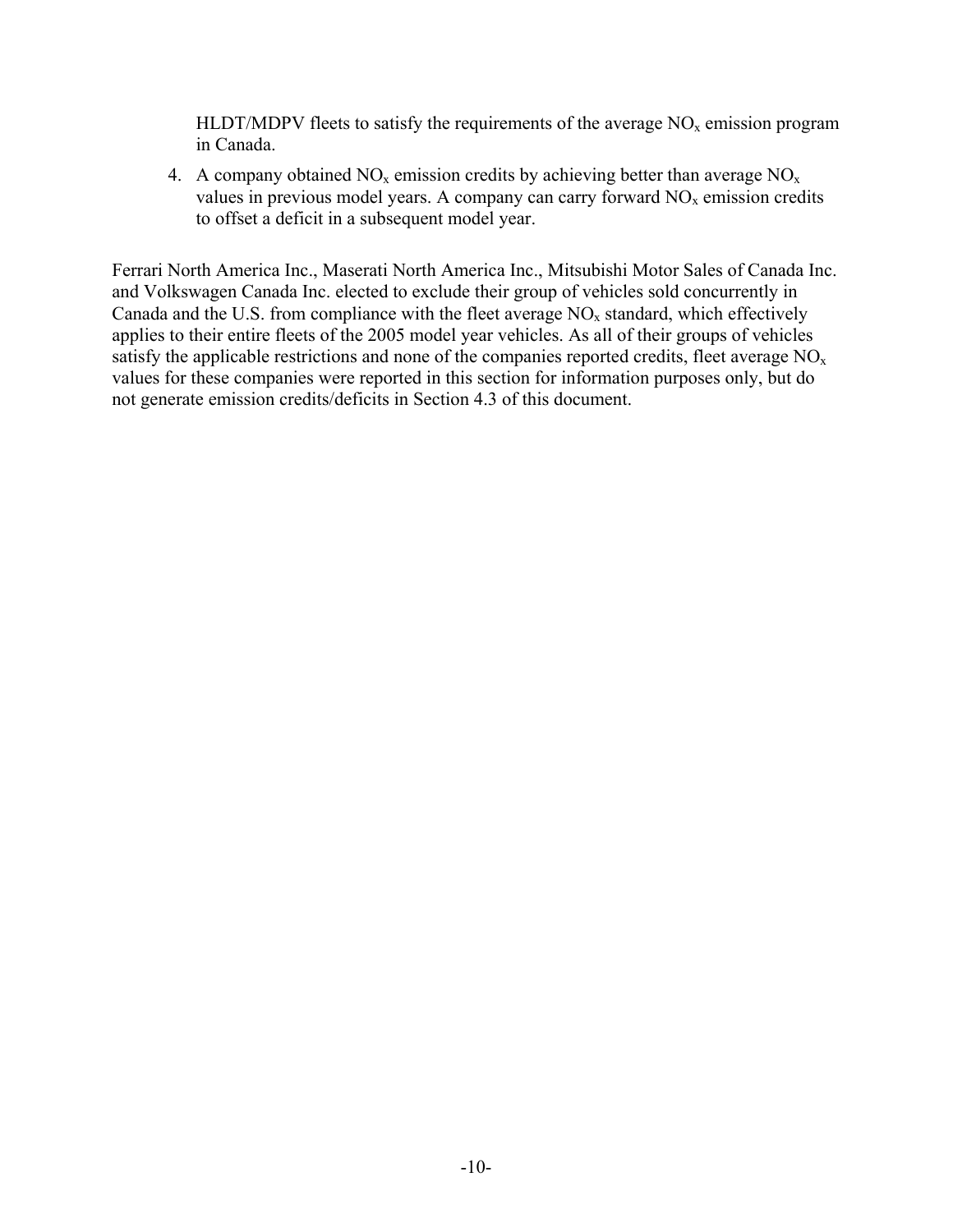#### 4.3 Emission Credits/Deficits for the 2005 Model Year

Table 6 summarizes the emission credits/deficits obtained by each company for the 2005 model year. Companies that elected to exclude their group of vehicles from compliance with the fleet average  $NO<sub>x</sub>$  standard, including the calculation of credits, or that did not report vehicles for a particular fleet are assigned "0" credits/deficits.

| Company                               | <b>LDV/LLDT</b> | <b>HLDT/MDPV</b> | <b>Total</b><br><b>MY 2005</b><br><b>Credits</b> |
|---------------------------------------|-----------------|------------------|--------------------------------------------------|
| BMW Canada Inc.                       | $-370$          | 99               | $-271$                                           |
| Daimler-Chrysler Canada Inc.          | 13 125          | 3 5 4 0          | 16 665                                           |
| Ferrari North America, Inc.           | 0 <sup>1</sup>  | 0 <sup>2</sup>   | 0 <sup>1</sup>                                   |
| Ford Motor Company of Canada, Limited | 8459            | 3 9 3 0          | 12 3 8 9                                         |
| General Motors of Canada Limited      | 16 492          | 5997             | 22 489                                           |
| Honda Canada Inc.                     | 1 3 6 9         | 0 <sup>2</sup>   | 1 3 6 9                                          |
| Hyundai Auto Canada                   | 715             | 0 <sup>2</sup>   | 715                                              |
| Jaguar Canada                         | 62              | 0 <sup>2</sup>   | 62                                               |
| Kia Canada Inc.                       | 3 0 9 2         | 0 <sup>2</sup>   | 3 0 9 2                                          |
| Land Rover Canada                     | 34              | 126              | 160                                              |
| Maserati North America, Inc.          | 0 <sup>1</sup>  | 0 <sup>2</sup>   | 0 <sup>1</sup>                                   |
| Mazda Canada Inc.                     | 5 7 3 3         | 0 <sup>2</sup>   | 5 7 3 3                                          |
| Mercedes-Benz Canada Inc.             | $-1080$         | 206              | $-874$                                           |
| Mitsubishi Motor Sales of Canada Inc. | 0 <sup>1</sup>  | 0 <sup>2</sup>   | 0 <sup>1</sup>                                   |
| Nissan Canada Inc.                    | 7348            | 390              | 7738                                             |
| Porsche Cars Canada Ltd.              | $-5$            | 148              | 143                                              |
| Subaru Canada, Inc.                   | 1615            | 0 <sup>2</sup>   | 1615                                             |
| Suzuki Canada Inc.                    | 39              | 0 <sup>2</sup>   | 39                                               |
| Toyota Canada Inc.                    | 9923            | 1 1 3 2          | 11 055                                           |
| Volkswagen Canada Inc.                | 0 <sup>1</sup>  | 0 <sup>1</sup>   | 0 <sup>1</sup>                                   |
| Volvo Cars of Canada Ltd.             | 1 3 0 1         | 0 <sup>2</sup>   | 1 3 0 1                                          |
| <b>Total</b>                          | 67852           | 15 5 68          | 83 4 20                                          |

#### **Table 6: Emission Credits/Deficits for the 2005 Model Year (vehicle-grams/mile)**

*Notes:* 

*A negative sign (*−*) indicates a deficit.* 

 $NO<sub>x</sub>$  emission credits/deficits are rounded to the nearest whole number.

<sup>*I*</sup> The company elected to exclude its group of vehicles from compliance with the fleet average  $NO<sub>x</sub>$  standard and/or did not report credits.

<sup>2</sup> The company's fleet did not have any vehicles for the applicable class.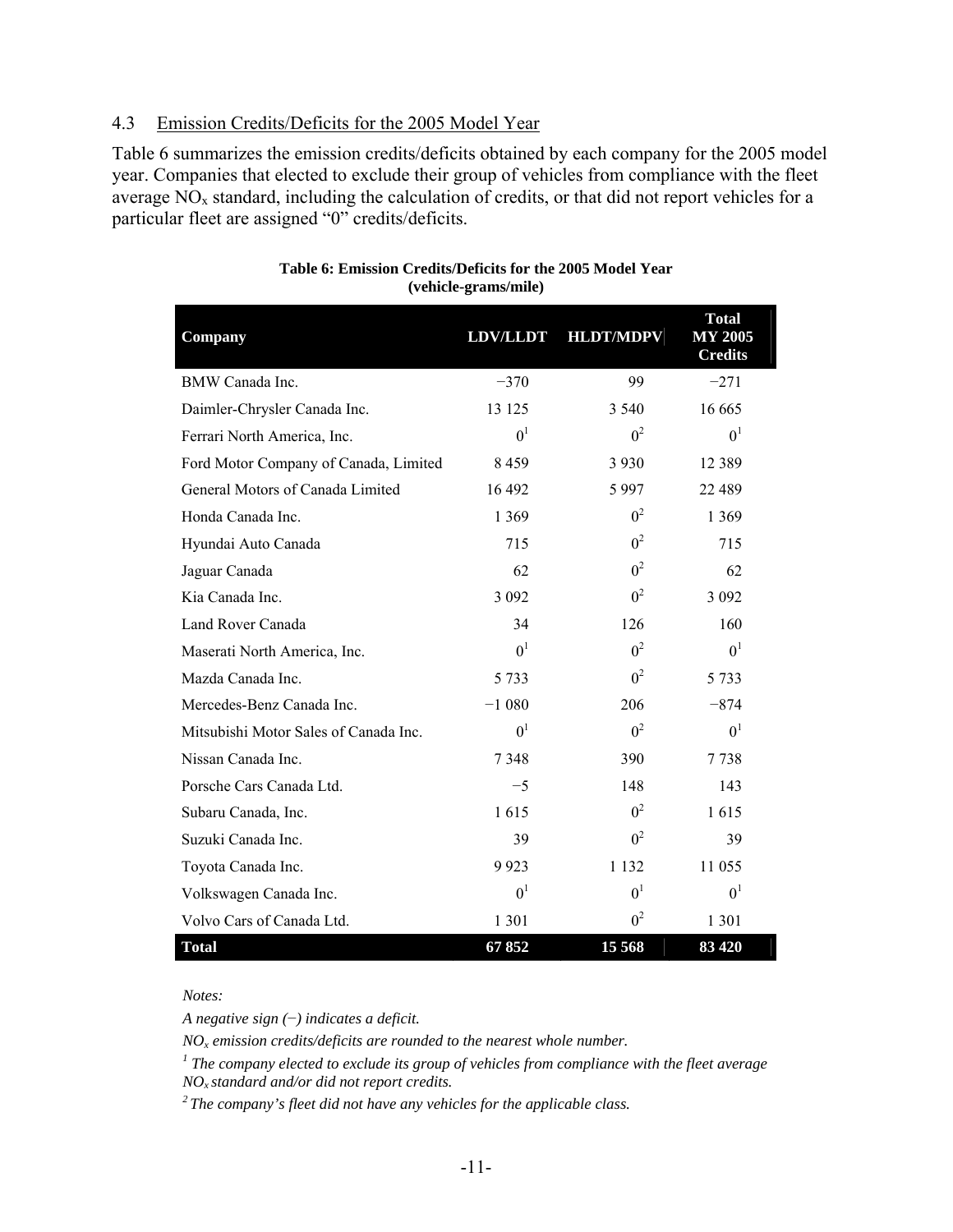A total of 83 420 credits were obtained for the 2005 model year. Two companies incurred an overall deficit with respect to their combined 2005 model year fleets.

#### 4.4 End of Model Year Balance of Emission Credits/Deficits

Table 7 shows all activities relating to credits for the 2005 model year.

| Company                               | <b>Initial</b><br><b>Balance</b> | <b>Total</b><br>2005 MY<br><b>Credits</b> | <b>New</b><br><b>Balance</b> | <b>Credits</b><br><b>Transferred</b> | End of<br><b>Model</b><br>Year<br><b>Balance</b> |
|---------------------------------------|----------------------------------|-------------------------------------------|------------------------------|--------------------------------------|--------------------------------------------------|
| <b>BMW</b> Canada Inc.                | 1 2 3 6                          | $-271$                                    | 965                          | $\mathbf{0}$                         | 965                                              |
| Daimler-Chrysler Canada Inc.          | 22 763                           | 16 665                                    | 39 4 28                      | $-350$                               | 39 078                                           |
| Ferrari North America, Inc.           | 0 <sup>1</sup>                   | 0 <sup>1</sup>                            | $\Omega$                     | $\boldsymbol{0}$                     | $\theta$                                         |
| Ford Motor Company of Canada, Limited | 12 213                           | 12 3 8 9                                  | 24 602                       | $\mathbf{0}$                         | 24 602                                           |
| General Motors of Canada Limited      | 31 131                           | 22 489                                    | 53 620                       | $\boldsymbol{0}$                     | 53 620                                           |
| Honda Canada Inc.                     | 6 5 3 2                          | 1 3 6 9                                   | 7901                         | $\boldsymbol{0}$                     | 7901                                             |
| Hyundai Auto Canada                   | 819                              | 715                                       | 1 5 3 4                      | $\theta$                             | 1 5 3 4                                          |
| Jaguar Canada                         | 24                               | 62                                        | 86                           | $\theta$                             | 86                                               |
| Kia Canada Inc.                       | 343                              | 3 0 9 2                                   | 3 4 3 5                      | $\boldsymbol{0}$                     | 3 4 3 5                                          |
| Land Rover Canada                     | 0 <sup>1</sup>                   | 160                                       | 160                          | $\boldsymbol{0}$                     | 160                                              |
| Maserati North America, Inc.          | 0 <sup>1</sup>                   | 0 <sup>1</sup>                            | $\Omega$                     | $\mathbf{0}$                         | $\Omega$                                         |
| Mazda Canada Inc.                     | 6 3 5 4                          | 5 7 3 3                                   | 12 087                       | $\mathbf{0}$                         | 12 087                                           |
| Mercedes-Benz Canada Inc.             | 573                              | $-874$                                    | $-301$                       | 350                                  | 49                                               |
| Mitsubishi Motor Sales of Canada Inc. | 0 <sup>1</sup>                   | 0 <sup>1</sup>                            | $\theta$                     | $\boldsymbol{0}$                     | $\theta$                                         |
| Nissan Canada Inc.                    | 6 7 9 2                          | 7738                                      | 14 5 30                      | $\theta$                             | 14 5 30                                          |
| Porsche Cars Canada Ltd.              | 268                              | 143                                       | 411                          | $\mathbf{0}$                         | 411                                              |
| Subaru Canada, Inc.                   | 217                              | 1615                                      | 1832                         | $\mathbf{0}$                         | 1832                                             |
| Suzuki Canada Inc.                    | 851                              | 39                                        | 890                          | $\boldsymbol{0}$                     | 890                                              |
| Toyota Canada Inc.                    | 3 7 7 0                          | 11 055                                    | 14 8 25                      | $\theta$                             | 14 8 25                                          |
| Volkswagen Canada Inc.                | 0 <sup>1</sup>                   | 0 <sup>1</sup>                            | $\mathbf{0}$                 | $\boldsymbol{0}$                     | $\theta$                                         |
| Volvo Cars of Canada Ltd.             | 1531                             | 1 3 0 1                                   | 2832                         | $\boldsymbol{0}$                     | 2832                                             |
| <b>Total</b>                          | 95 417                           | 83 4 20                                   | 178 837                      | $\boldsymbol{0}$                     | 178 837                                          |

#### **Table 7: End of Model Year Emission Credits/Deficits Balance (vehicle-grams/mile)**

*Notes:* 

*A negative sign (*−*) indicates a deficit. 1 The company elected to exclude its group of vehicles from compliance with the fleet average NOx standard and/or did not report credits.*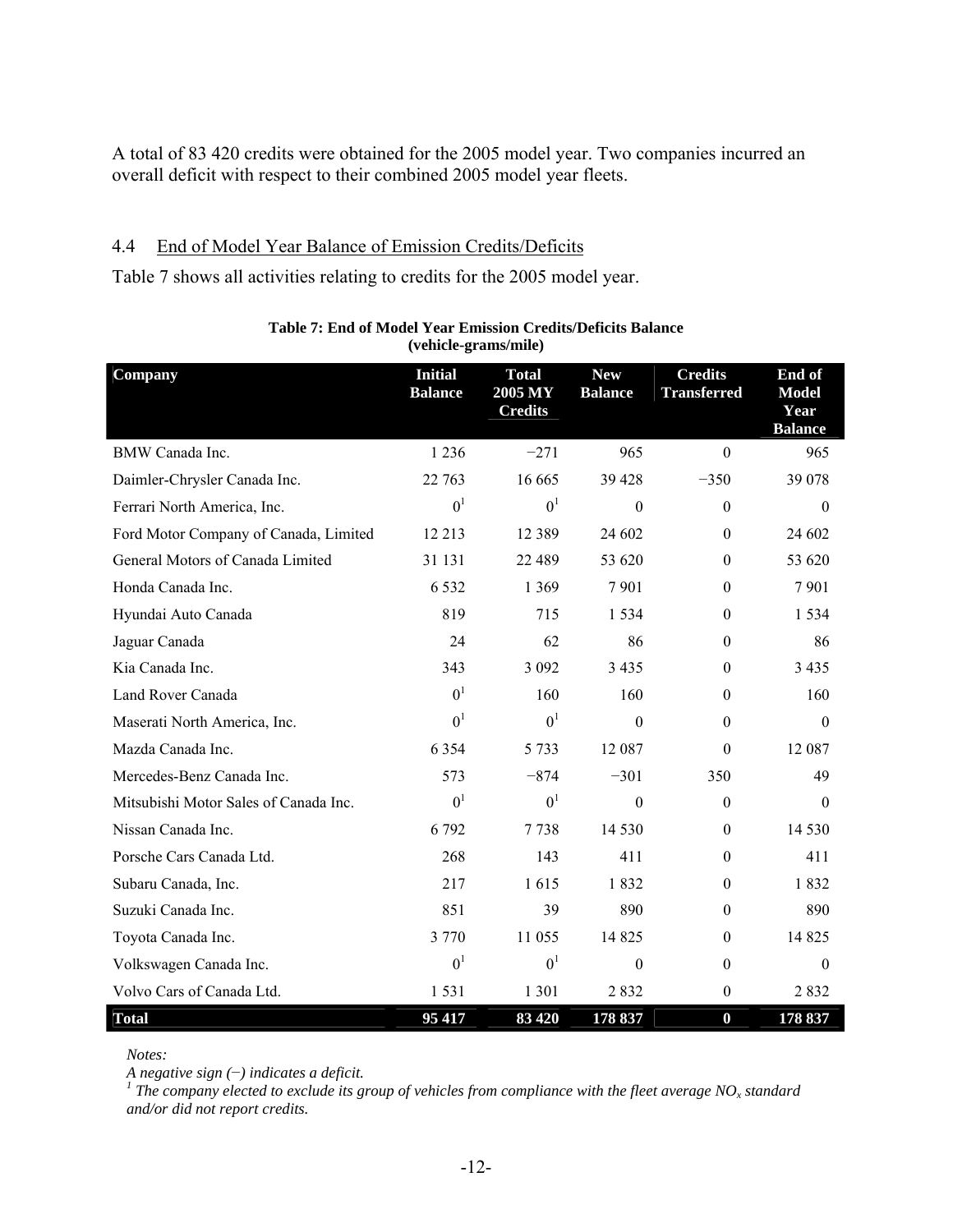This is the first year that credits earned in a previous model year are available to offset a deficit incurred in a subsequent model year. As shown in the table, in 2005, a limited number of companies used credits earned in the previous model year or exchanged credits with another company to offset a deficit in the current model year. None of the companies reported a negative balance at the end of the 2005 model year.

# **5 NOx Emission Performance of the Canadian Fleet for the 2005 Model Year**

## 5.1 Distribution of LDV, LLDT and HLDT/MDPV

Table 8 summarizes the LDV, LLDT and HLDT/MDPV distribution of the Canadian fleet for the 2005 model year.

| <b>Vehicle</b><br>Class | <b>Total Number</b><br>of Vehicles | <b>Percentage</b><br>of Total Fleet |
|-------------------------|------------------------------------|-------------------------------------|
| <b>LDV</b>              | 880 696                            | 58                                  |
| <b>LLDT</b>             | 468 630                            | 31                                  |
| <b>HLDT/MDPV</b>        | 164 001                            | 11                                  |
| <b>Total</b>            | 1 5 1 3 3 2 7                      | 100                                 |

#### **Table 8: Distribution of Canadian Fleet**

A total of 1 349 326 LDV/LLDT and 164 001 HLDT/MDPV were reported for the 2005 model year, for a combined total of 1 513 327 vehicles. The overall Canadian fleet for the 2005 model year was comprised of 58% LDV, 31% LLDT and 11% HLDT/MDPV. This distribution is comparable to the 2004 model year.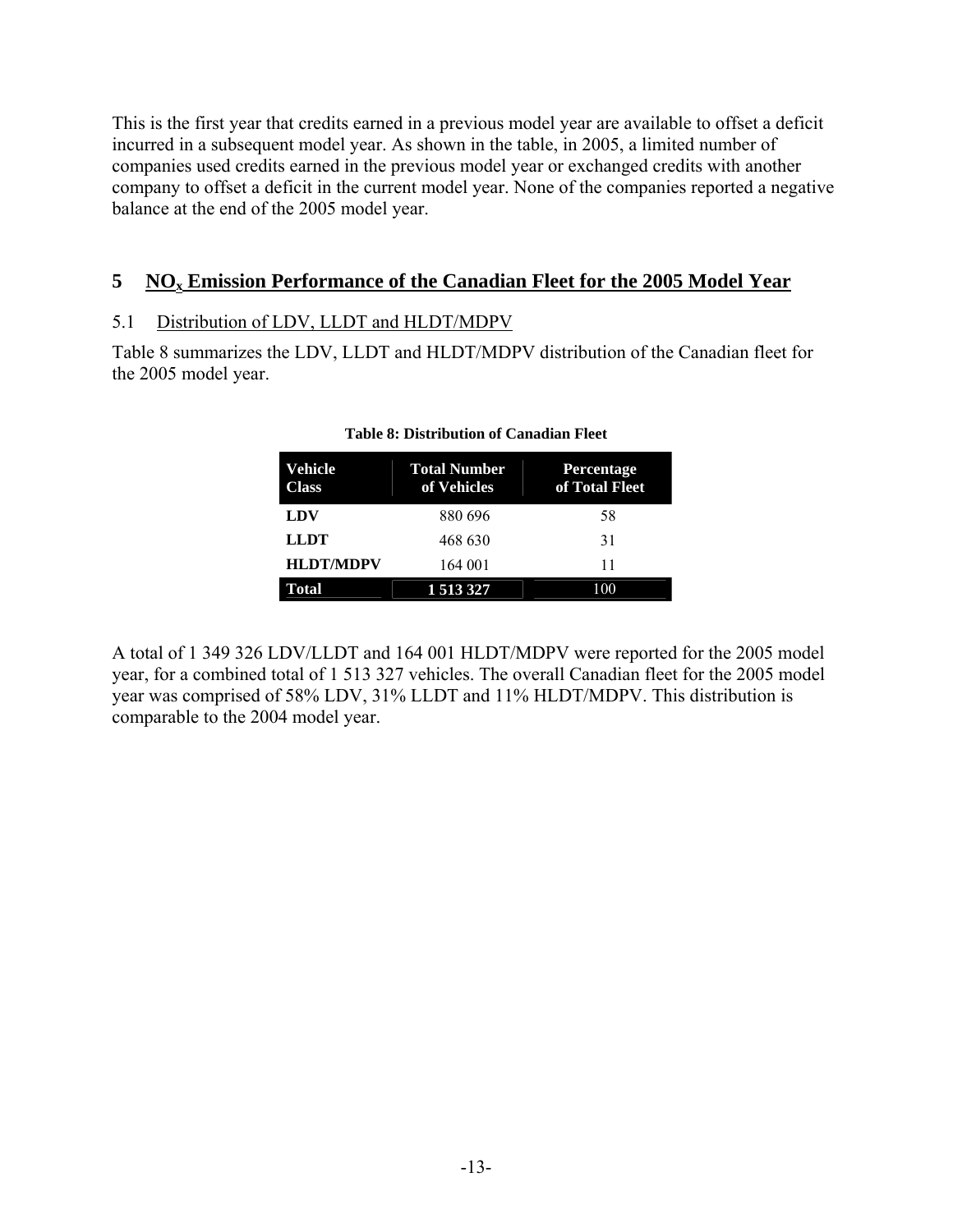## 5.2 Distribution of Bins and Fleet Average  $NO<sub>x</sub>$  Values

Table 9 summarizes the distribution of vehicles by  $NO<sub>x</sub>$  standard (bin) and calculated average  $NO<sub>x</sub>$  values for each of the LDV/LLDT and HLDT/MDPV fleets.

| "Bin"<br><b>Number</b>                    | NO <sub>x</sub><br><b>Standard</b><br>(grams/mile) | <b>LDV/LLDT</b>        |                      | <b>HLDT/MDPV</b>       |                      |
|-------------------------------------------|----------------------------------------------------|------------------------|----------------------|------------------------|----------------------|
|                                           |                                                    | <b>Total Number of</b> | <b>Percentage of</b> | <b>Total Number of</b> | <b>Percentage of</b> |
|                                           |                                                    | Vehicles in "Bin"      | Vehicles in "Bin"    | Vehicles in "Bin"      | Vehicles in "Bin"    |
| 11                                        | 0.9                                                | N/A                    | N/A                  | 1 1 9 5                | 0.73                 |
| 10                                        | 0.6                                                | 19 160                 | 1.42                 | 53 048                 | 32.35                |
| 9                                         | 0.3                                                | 274 878                | 20.37                | 1 3 2 6                | 0.81                 |
| 8                                         | 0.20                                               | 196 136                | 14.54                | 107 514                | 65.56                |
| 7                                         | 0.15                                               | 3865                   | 0.29                 | $\theta$               | 0.00                 |
| 6                                         | 0.10                                               | 14 677                 | 1.09                 | $\theta$               | 0.00                 |
| 5                                         | 0.07                                               | 815 067                | 60.41                | 918                    | 0.56                 |
| 4                                         | 0.04                                               | 23 223                 | 1.72                 | 0                      | 0.00                 |
| 3                                         | 0.03                                               | 2 3 2 0                | 0.17                 | $\theta$               | 0.00                 |
| 2                                         | 0.02                                               | $\Omega$               | 0.00                 | $\theta$               | 0.00                 |
| 1                                         | 0.00                                               | $\Omega$               | 0.00                 | $\boldsymbol{0}$       | 0.00                 |
| <b>Total</b>                              |                                                    | 1 349 326              | <b>100</b>           | 164 001                | <b>100</b>           |
| Canada $NOx$ Fleet Average (grams/mile)   |                                                    |                        | 0.1432473            |                        | 0.334566             |
| Fleet Average $NOx$ Standard (grams/mile) |                                                    |                        | 0.19                 |                        | 0.43                 |

#### Table 9: Distribution of Vehicles by NO<sub>x</sub> Standard (Bin)

The average  $NO<sub>x</sub>$  value for the fleet of LDV/LLDT was 0.1432473 grams/mile, which is 25% better than the applicable fleet average  $NO<sub>x</sub>$  standard of 0.19 grams/mile. In addition, approximately 78% of the LDV/LLDT fleet was certified to a bin having a  $NO<sub>x</sub>$  standard similar to or better than the applicable fleet average  $NO<sub>x</sub>$  standard for the 2005 model year (i.e. bin 8 or better).

For the fleet of HLDT/MDPV, the average  $NO<sub>x</sub>$  value was 0.334566 grams/mile, which is 22% better than the applicable fleet average  $NO<sub>x</sub>$  standard of 0.43 grams/mile. In addition, approximately 67% of the HLDT/MDPV fleet was certified to a bin having a  $NO<sub>x</sub>$  standard better than the applicable fleet average  $NO<sub>x</sub>$  standard for the 2005 model year (i.e. bin 9 or better).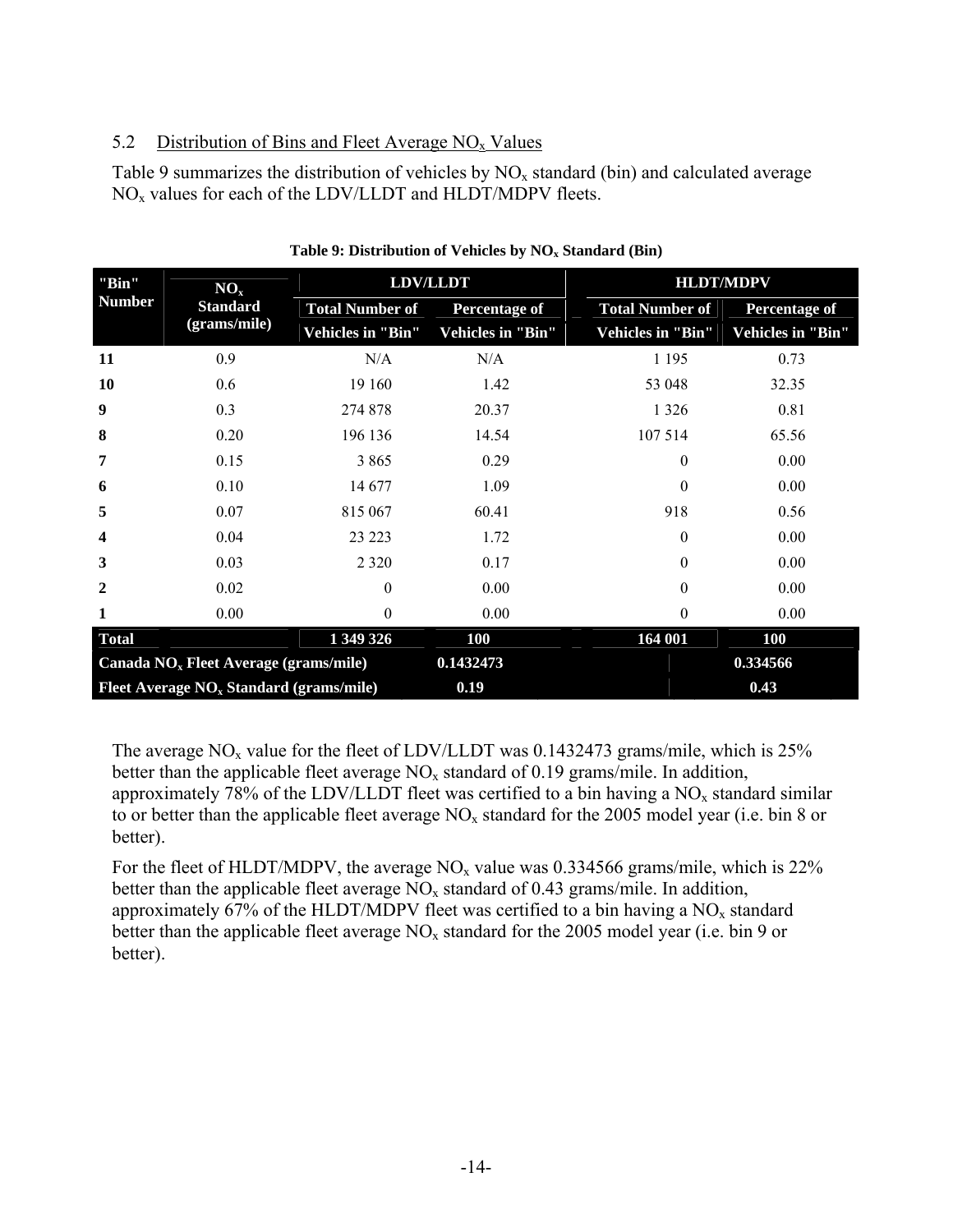## **6 Trends in NO<sub>x</sub> Emission Performance of the Canadian Fleet**

#### 6.1 Distribution of Bins

The changing distribution of LDV/LLDT and HLDT/MDPV by  $NO<sub>x</sub>$  standard (bin) across the 2004 to 2005 model years is depicted in figures 1 and 2, respectively.



Figure 1: Distribution of LDV/LLDT by NO<sub>x</sub> Standard (Bin)

Figure 2: Distribution of HLDT/MDPV by NO<sub>x</sub> Standard (Bin)



The percentage of LDV/LLDT certified to bin 5—which effectively represents the final phasedin fleet average  $NO_x$  standard of 0.07 grams/mile—or better increased from 37% for the 2004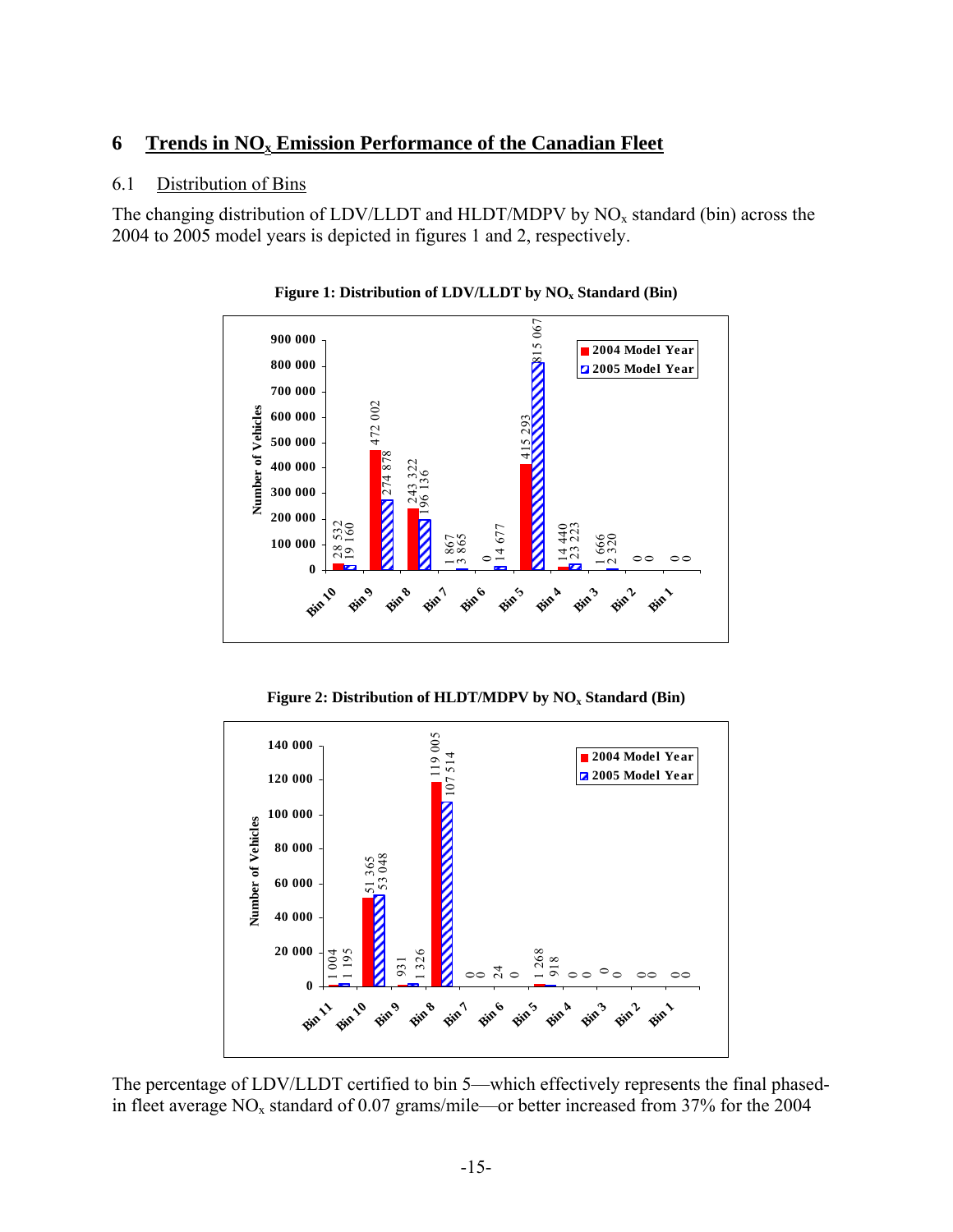model year to 62% for the 2005 model year, while the distribution of the HLDT/MDPV fleet remained relatively similar. However, HLDT/MDPV fleets are only required to meet the final phased-in fleet average  $NO<sub>x</sub>$  standard of 0.07 grams/mile in the 2009 model year, compared to the 2007 model year for the fleets of LDV/LLDT.

#### 6.2 Fleet Average  $NO<sub>x</sub>$  Values

Figure 3 compares the average  $NO<sub>x</sub>$  values achieved for the 2005 model year with those of the 2004 model year.





As shown in the figure, the average  $NO<sub>x</sub>$  value for the fleet of 2005 model year LDV/LLDT was reduced by about the same percentage as the applicable fleet average  $NO<sub>x</sub>$  standard, compared to the 2004 model year. However, the average  $NO<sub>x</sub>$  value for the fleet of HLDT/MDPV remained relatively unchanged. Nonetheless, the average  $NO<sub>x</sub>$  values for both fleets remain below their respective standards by at least 22%.